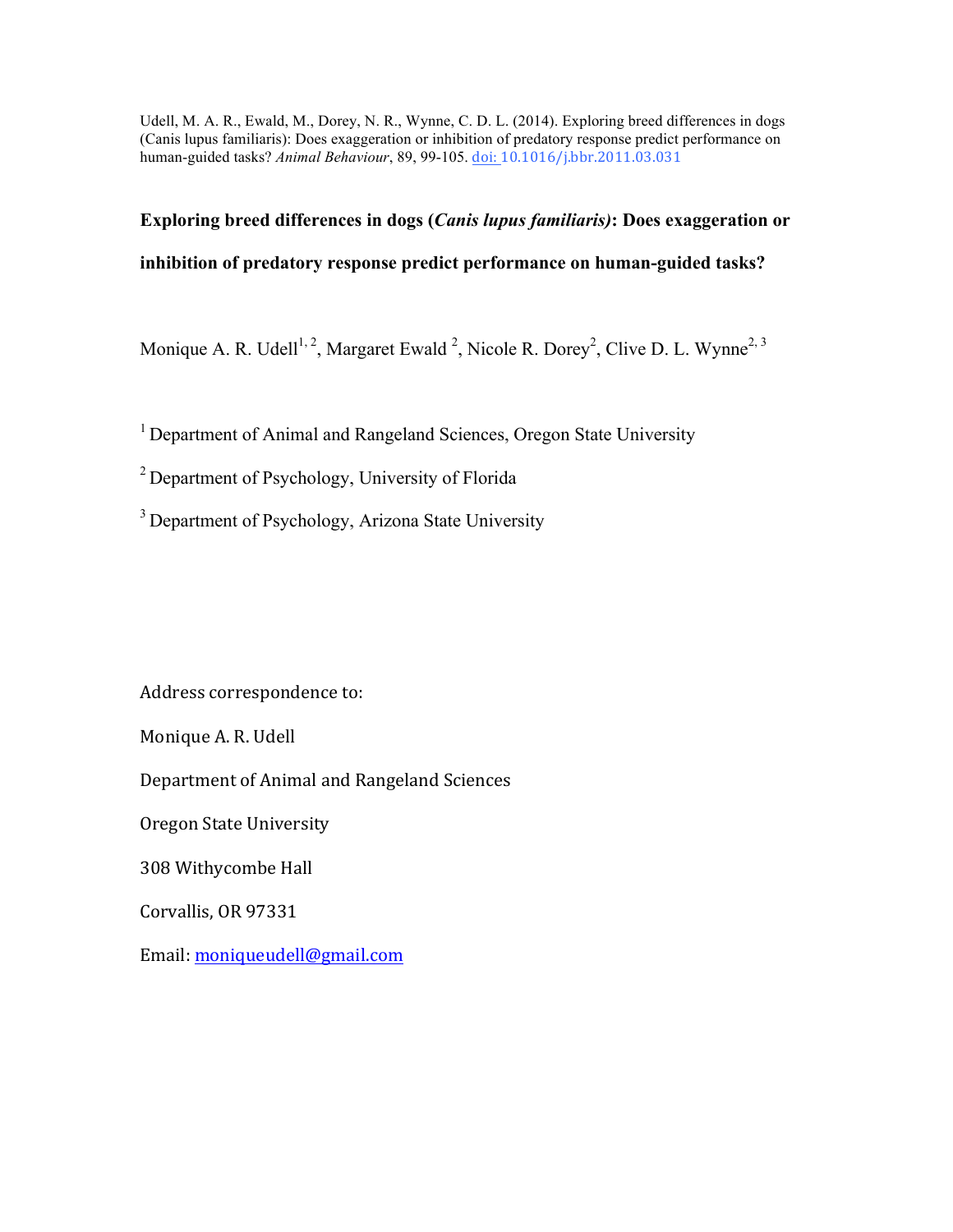**Abstract**: Domestic dogs' (Canis lupus familiaris) responsiveness to human action has been a topic of scientific interest for almost two decades. However, are all breeds of domestic dog equally prepared to succeed on human-guided object choice tasks? In the current study we compared three breeds of dog with distinct predatory motor pattern sequences still under direct selection pressure today based on their traditional working roles. Airedale Terriers (hunting dogs) are bred for a fully intact predatory sequence, matching the wild-type form. Border Collies (herding dogs) are bred for an exaggeration of the eye-stalk-chase component of the predatory sequence. Anatolian Shepherds (livestock guarding dogs) are bred for the inhibition of the full predatory sequence. Here we asked if and how these opposing selection pressures corresponded with each breed's tendency to track and follow a human point to a target in an object-choice task. Our results suggest that the presence or exaggeration of key components of the predatory sequence may in fact predict superior initial performance on pointing tasks when compared to a breed selected for its inhibited predatory response. This is the first time relative success on a pointing task has been tied to a known heritable behavioral mechanism (breed specific motor patterns). However, we also demonstrate that breedspecific differences can sometimes be overcome with additional experience. Thus an individual's performance on human-guided tasks is still best predicted by a combination of genetic and lifetime factors. Broader implications for the understanding and investigation of canine social cognition are discussed.

# **Key Words: Breed, dog, Canis lupus familiaris, pointing, social, cognition, predatory motor patterns, genes**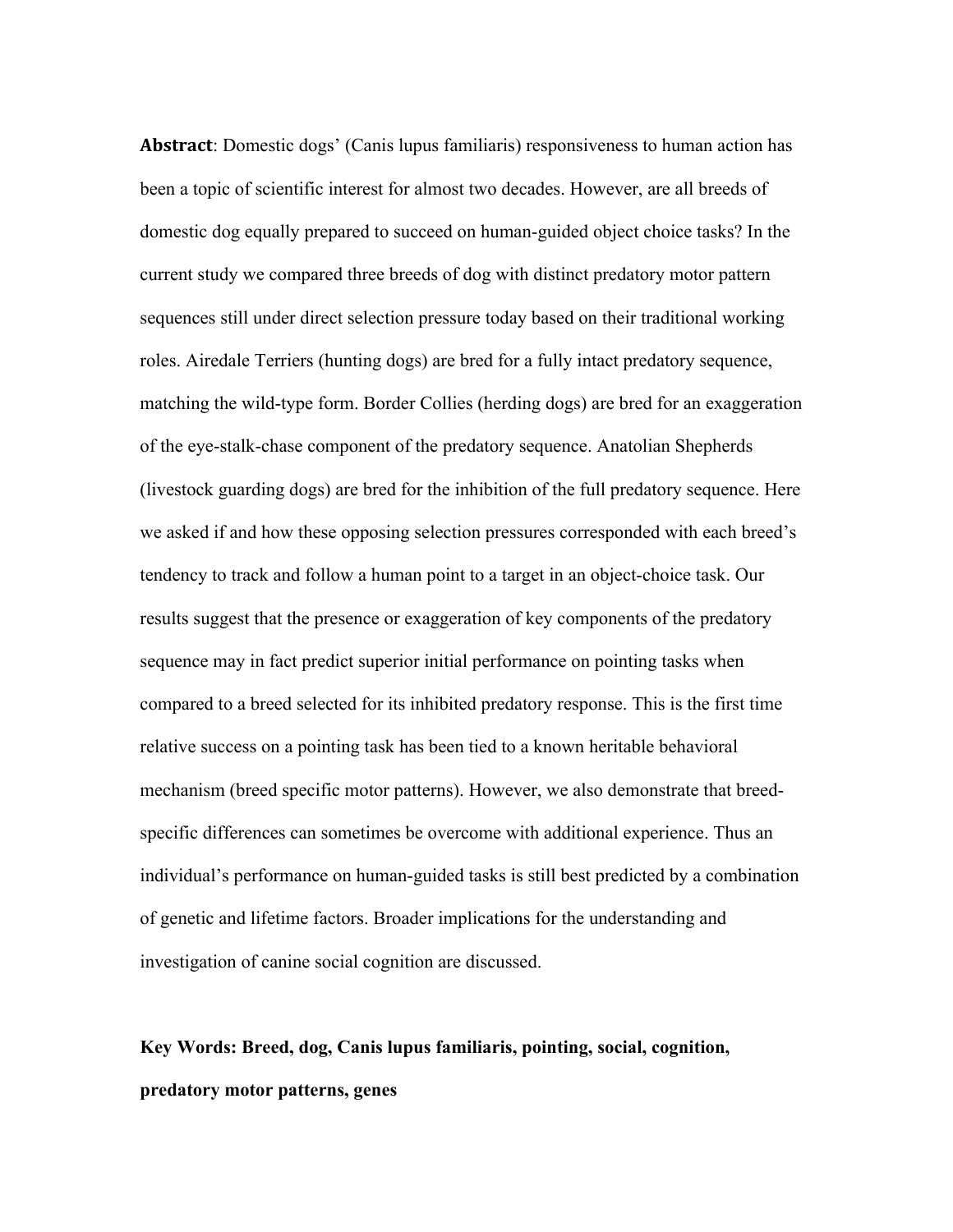The idea that dog breeds should differ in social demeanour and intelligence is heavily disseminated in popular media (Coren 2006). While it is known that some breeds differ in developmental rate (Scott & Fuller 1965), motor pattern presentation (Coppinger & Coppinger 2001) and approach avoidance response (Plutchik 1971), it has been more difficult to empirically demonstrate consistent breed differences in other areas, including social cognition and gesture responsiveness (Dorey et al. 2009; Pongrácz et al. 2005). Though there have been some exceptions (Vas et al. 2005; Jakovcevic et al. 2010; Buttelmann & Tomasello 2012), it is possible that breed differences in social cognition are not as pronounced as popularly thought. On the other hand, only a small percentage of studies are specifically designed to analyse breed differences. Many negative reports come from post-hoc analyses, based on small numbers of included breeds, which may not provide sufficient power to detect true differences even if they exist (Dorey et al. 2009).

The human-guided object-choice task has been extensively used as a measure of canine social cognition (for a review see Udell et al. 2010a). In this task, an experimenter points to one of two containers where the dog can obtain food upon approach. Several studies have reported breed-group differences on this task. For example, Wobber et al. (2009) and Gacsi et al. (2009a), found that 'cooperative' breeds followed the experimenter's point to the target significantly more often than 'independent' breeds. However, one possible setback to this approach is the subjective nature of breed stereotypes. In other words, how do we know whether a particular breed should be labelled cooperative or independent? In fact, in Gacsi et al. (2009a) Siberian Huskies where placed in the independent worker group – and were ultimately deemed less socially sensitive (less accurate on the pointing task) - while in Wobber et al. (2009)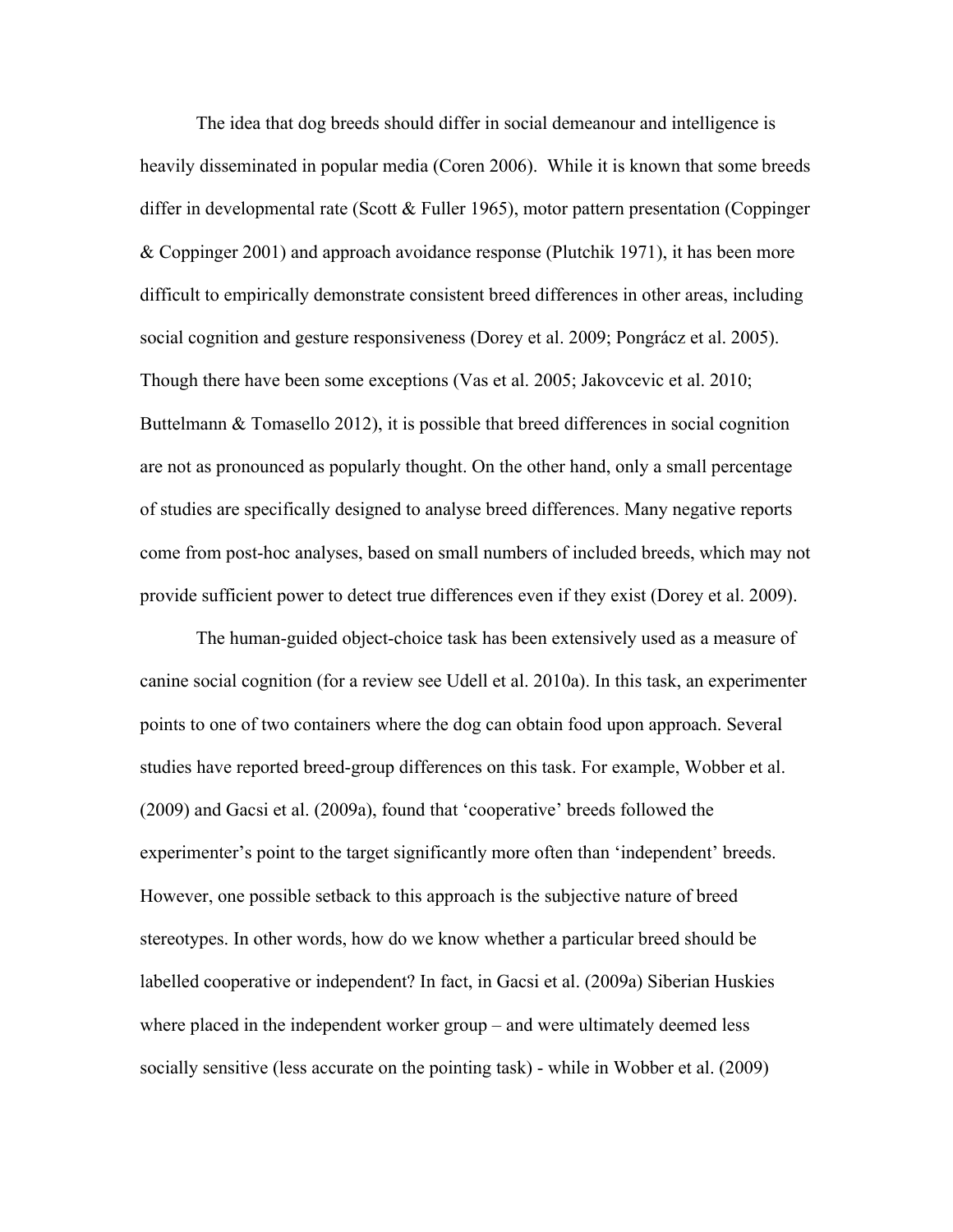Siberian Huskies were placed in the cooperative worker group- and were found to be more socially sensitive. Cultural expectations about which breeds should be considered cooperative (or independent) might result in differential treatment, and thus differential performance. However this may have little to do with inherent differences between individual breeds. Helton and Helton (2010) point out another potential setback: the failure to account for physical (or biologically determined) explanations first. In fact, breeds with some morphological traits (larger size, frontally placed eyes) tend to outperform other breeds on pointing tasks (Gacsi et al. 2009a; Helton & Helton 2010). This is likely due to superior visual acuity and depth perception. Yet, to date, relatively few studies have considered the influence of specific breeding criteria on socio-cognitive task performance; none have considered behavioural breeding criterion.

While many pet and show-class dogs are bred on the basis of morphology, some working-class breeds still undergo stringent behavioural selection. For example, selection for the presence or absence of behaviours related to the predatory motor sequence (Coppinger & Schneider 1995; Coppinger & Coppinger 2001). In wolves, the full canine predatory motor sequence: **orient > eye > stalk > chase > grab-bite > kill-bite > dissect > consume,** is reliably triggered by the movement of prey. However the organization of the predatory sequence has become relaxed in dogs- due to a shift in niche from hunter to scavenger (Coppinger & Coppinger 2001). Importantly, there are similarities between behaviours associated with the predatory motor sequence and those required of dogs in many socio-cognitive tasks. For example, pointing tasks involve tracking the movement of a human arm, or other body part, in space (orient, eye) and approaching (stalk, chase) the location of this movement for the opportunity to consume food. Therefore, we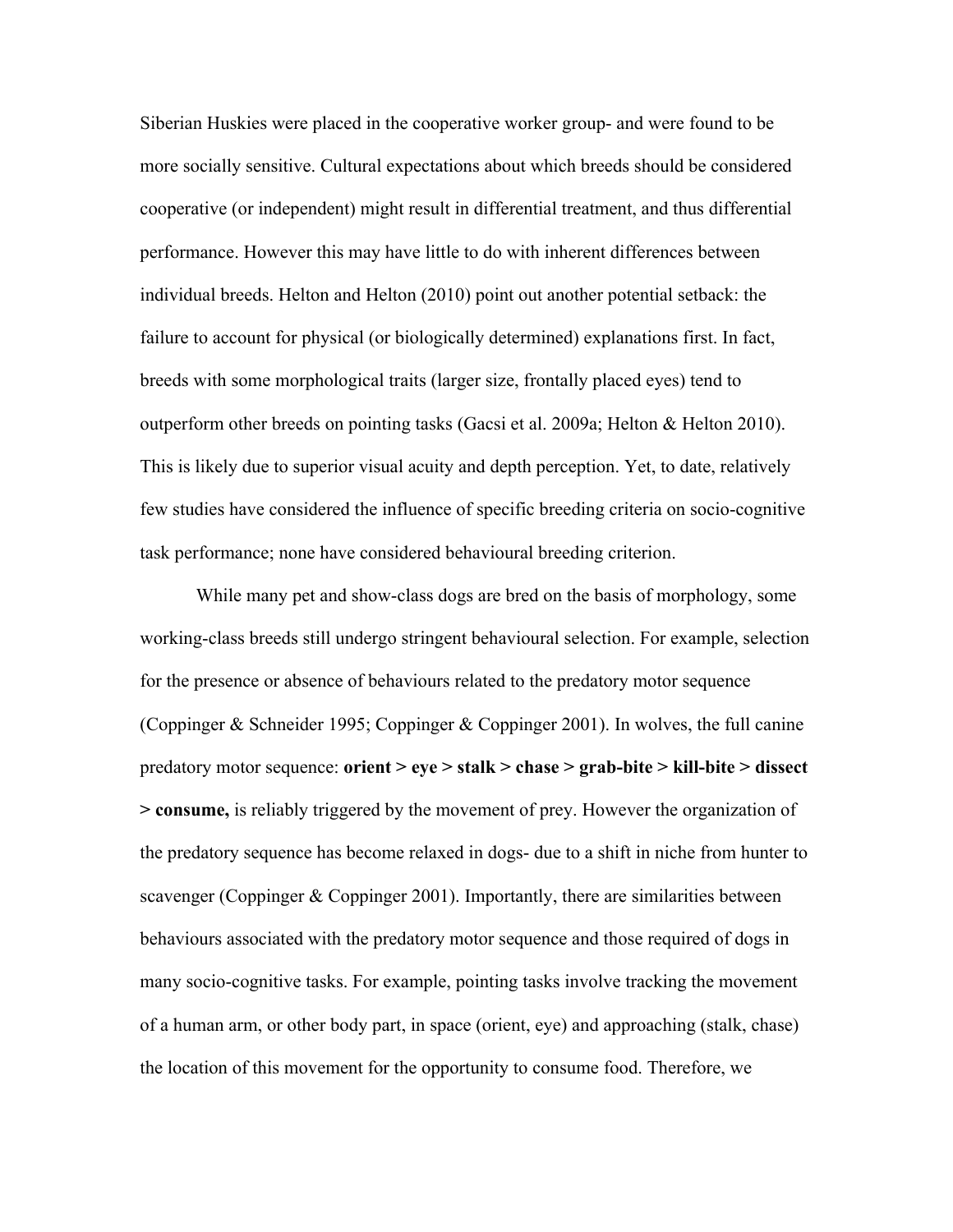hypothesize that dogs that are bred to exhibit the full portion of the predatory sequence most related to pointing tasks [**orient >> eye >> stalk >> chase**] should outperform those selected for the inhibition and loose organization of this sequence.

## **Experiment 1: Breed Differences in Point-Following Performance**

In experiment 1, we predicted that Border Collies, a breed that has undergone behavioural selection for the exaggeration of the [**orient >> eye >> stalk >> chase**] component of the canine predatory sequence, should perform as well, if not better than, other breeds on pointing tasks given their increased sensitivity to moving stimuli and heightened motivation to chase. We predicted that Airedale Terriers would also perform well on this task. On the other hand, we predicted that Anatolians would be at a disadvantage on traditional pointing tasks due to a reduced motivation (or an increased threshold) for tracking/chasing moving objects in space, independent of their sociocognitive abilities.

## **Methods**

#### *Subjects*

Thirty-six experimentally naive dogs identified as purebreds from working lines were enrolled in this study: 12 Border Collies (A herding breed with a hypertrophied, or exaggerated, eye, stalk and chase: **orient > EYE > STALK > CHASE**)**,** 12 Airedale Terriers (a hunting breed with full replication of the wild-type sequence: **orient > eye >**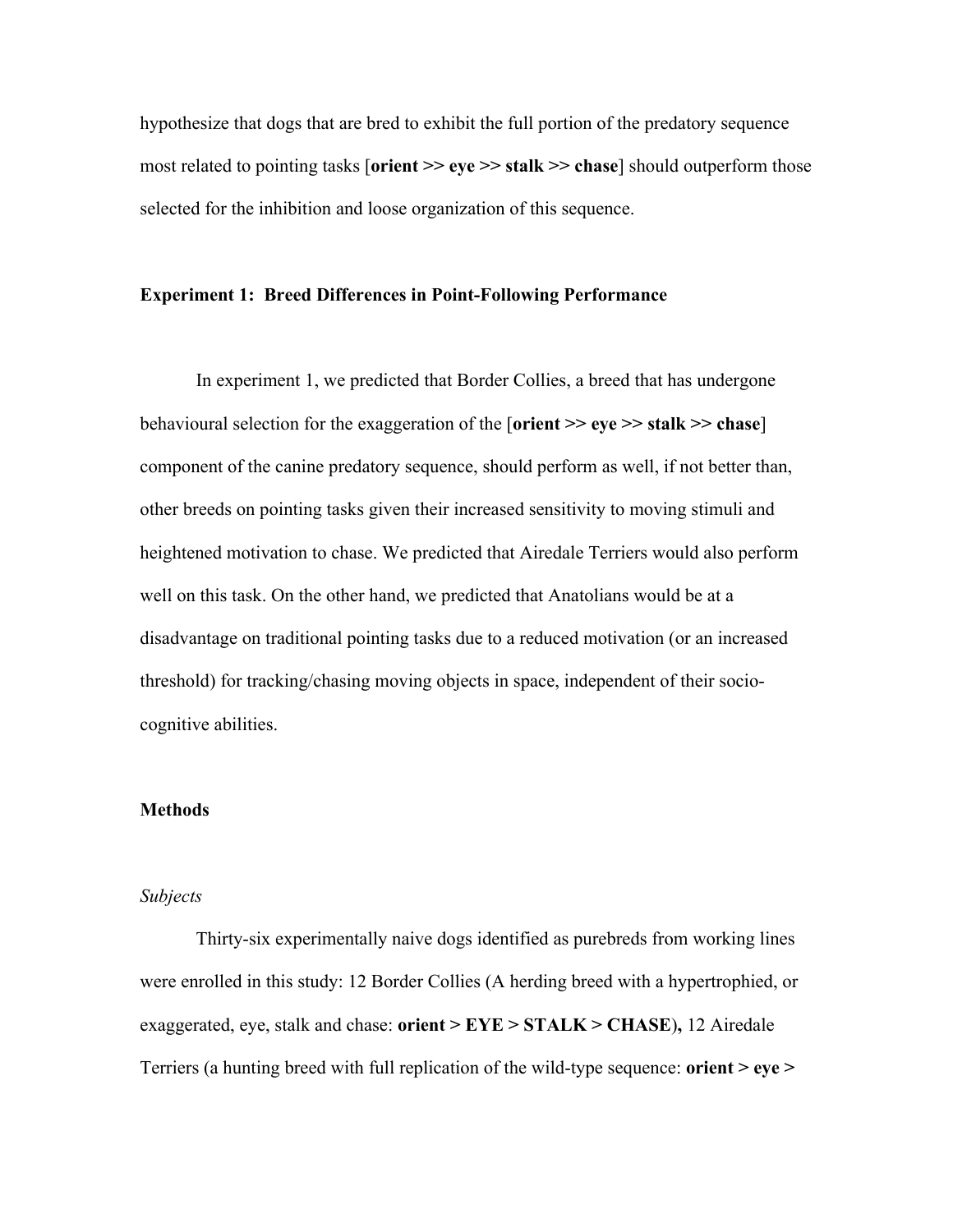**stalk > chase**), and 12 Anatolian Shepherds (a livestock guarding breed, for which any predatory behaviour is considered a 'fault' and selected against, with an inhibited sequence: (orient) (eye) (stalk) (chase) ). Fourteen of the dogs were male, 22 were female, with a mean age of 4.7 years [Range: 8 months- 11 years]. All dogs were required to be in good health and were at least four months of age (For developmental considerations relating to pointing task participation before four months of age see: Wynne et al. 2008; Dorey et al. 2010). All dogs were from working (not show) lines, however none of them had ever been employed in their traditional working role. Instead, to be included in this study, all dog were required to have a known lifetime history where they were treated as a pet. A trained unfamiliar experimenter tested all dogs individually, indoors, as described below.

## *Ethical note.*

All subjects were volunteered by their owners and remained in their care throughout the study. Owners were not asked to food deprive their dogs or engage in any other activity that might compromise their well-being. This study was conducted under ethical approval from the University of Florida (IACUC# E325).

## *Testing Layout*

Two one-gallon metal paint cans (15 cm diameter, 22 cm tall), with lids tightly fastened, served as the response objects. These cans were placed 0.5 m on either side of an experimenter, so that when pointing the experimenter's finger came no closer than 50 cm to the lid of the correct can. An assistant stood 2.5 m away, measured from the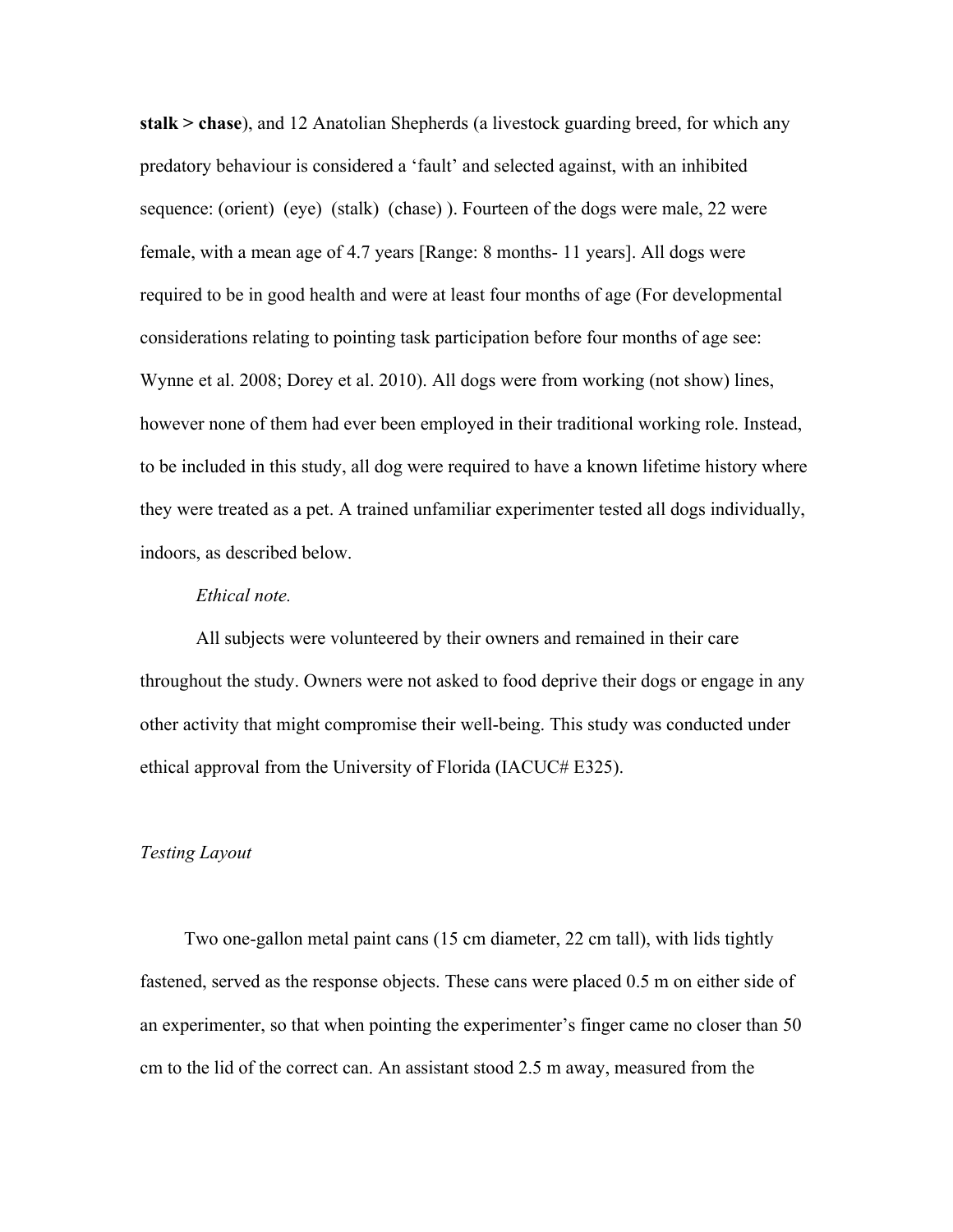midline between the cans, facing the experimenter; this is also where the dogs began each trial.

No food was present in or on either can until and unless the subject made a correct response (touching or coming within 10 cm of the can with its snout). The correct container was determined pseudorandomly before sessions, with the stipulation that no one location was correct more than twice in a row and each location was correct for exactly 50% of the trials. Preferred food items (dog treats and small bits of meat) were placed on the chosen can as soon as a correct response had been made. These items were chosen based on owner report and confirmed by a dogs eagerness to consume the food item when given by the experimenter (in comparison to other available food items). Willingness to approach the testing cans to obtain this food was confirmed by the following test of motivation.

#### *Test of Motivation*

Owners were not asked to food deprive their dogs; therefore tests of food motivation were conducted prior to participation. The experimenter held up a piece of food in the dog's view and called its name to gain its attention. She then placed the food on top one of the cans. The assistant released the dog allowing it to approach the can and eat the food. To proceed to experimental testing the subject had to approach the can and consume the food (which was in full view of the dog) four times in a row. This was to ensure motivation, and willingness to respond when the location of the food was known. Likewise, if during testing a dog made three incorrect responses, or failed to choose on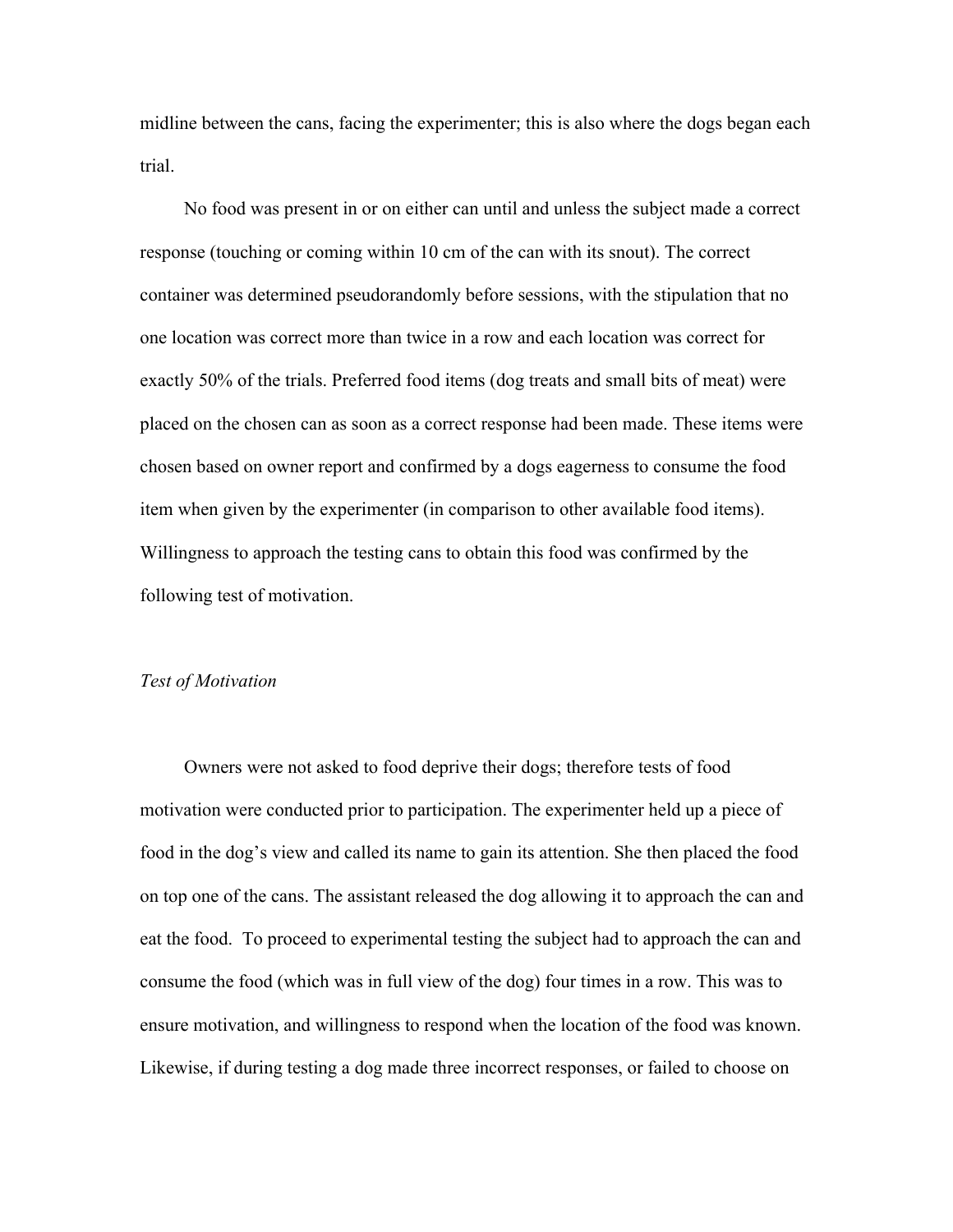three consecutive trials, this test of motivation was repeated twice, once on each can. Five dogs of the original 36 failed this test of motivation (one Border Collie, two Airedale Terriers and two Anatolian Shepherds) and were dropped from the study prior to completion. None of the remaining 31 dogs ever failed a test of motivation.

## *Experimental Testing*

Experimental testing began immediately after the initial test of motivation. At the start of a trial, the subject, which was standing next to the assistant, was called by the experimenter until it oriented towards her. From a standing position, the experimenter extended her ipsilateral arm and hand into a Momentary Distal point in the direction of the target container while the subject watched. The tip of the experimenter's finger was held 50 cm from the target can for two full seconds and then retracted back to a neutral position. The subject was then released by the assistant to make a choice. The subject was given up to one minute to make a choice. If the subject chose the correct can first (prior to visiting the other can), this was recorded as a correct response and the experimenter praised the dog verbally ("good") while placing food on top the can for the dog to consume. Any other response was considered incorrect, and no food or praise was provided to the dog. The assistant then called the dog back to immediately begin the next trial. Praise and a small low-value treat (e.g. piece of dog food) were provided by the assistant to maintain call-back compliance. Each dog experienced a total of 10 experimental (pointing) trials.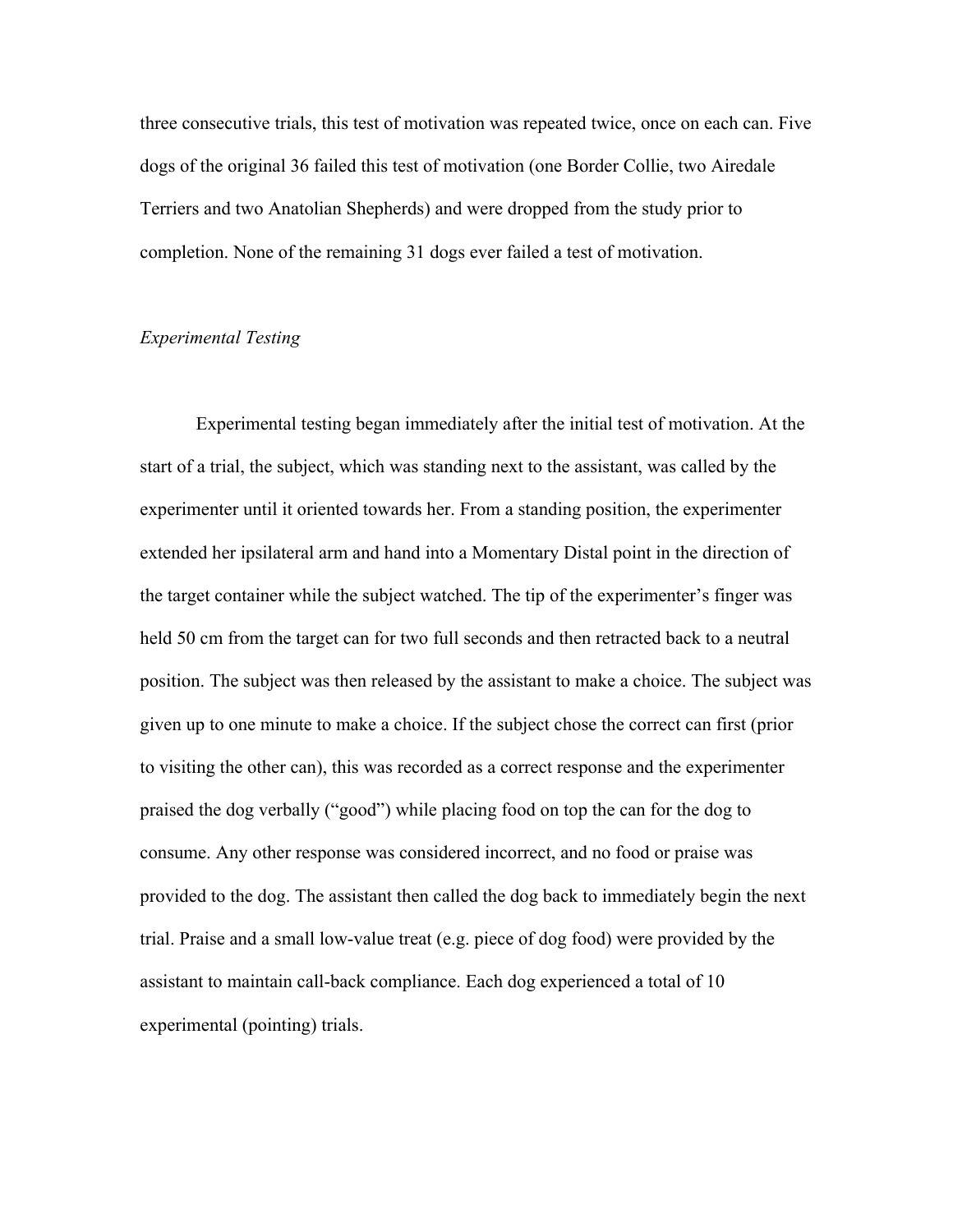## *Control Trials*

Control trials were identical to experimental trials in every way, except that after calling the dog to gain its attention the experimenter did not point (however the assistant still released the dog as if she had). The experimenter stood in her neutral starting position for a full minute or until the dog made a choice. As in experimental trials, a correct can was chosen prior to testing and both the assistant and experimenter knew which can would result in reward if approached. If a dog made a correct choice during a control trial it was given food and praise by the experimenter just as in experimental trials. This was done to control for any unintentional cues that could be given off by the experimenter independent of the pointing gesture. A total of six control trials were conducted; one after every two experimental trials and two after the last experimental trial.

#### *Statistical Analysis*

The experimental data were normally distributed for each group according to the Kolmogorov-Smirnov test, therefore a one-way ANOVA was used to analyze breed differences on the pointing task. Tukey HSD tests were used to further determine the source of these differences, and one-sample t-tests were used to determine if individual groups performed better than would be expected by chance. A Fishers Exact test was used to determine if there were differences in the number of individuals performing above chance between breeds. Individual successes (above chance performances) were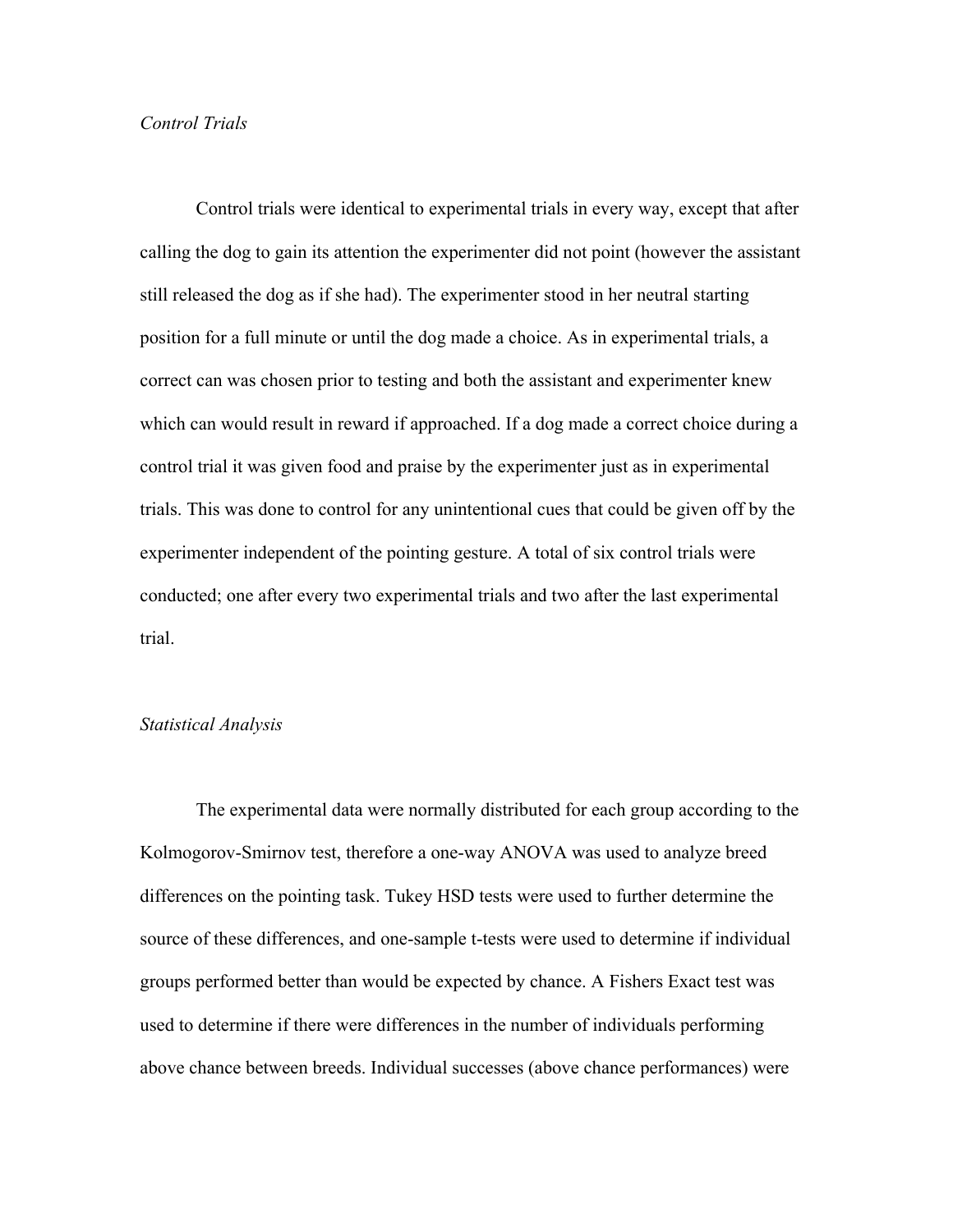defined as eight or more correct responses out of 10, reaching binomial significance (*p* < 0.05). All statistical tests were two-tailed and had alpha set at 0.05 unless otherwise specified.

#### **Results and Discussion**

Mean performance on control trials was not better than would be expected by chance for any breed group: Out of 6 control trials, Border Collies ( $\overline{X}$  +/-  $SE$  = 2 +/- 0.6 correct), Airedale Terriers ( $\overline{X}$  +/-  $\overline{S}E$  = 2 +/- 0.6) and Anatolian Shepherds ( $\overline{X}$  +/-  $\overline{S}E$  = 1.7 +/- 0.4), suggesting that above chance performance on experimental trials was dependent on the pointing gesture, and could not be attributed to other factors within the experimental setup.

A significant difference was found between the three breed groups (One-way ANOVA,  $F(2,28) = 16.17$ ,  $p < 0.0001$ ). Tukey HSD post-hoc tests showed that there was a significant difference between the mean performances of Border Collies and Anatolian Shepherds, with the former outperforming the later (Tukey HSD,  $p < 0.01$ ). There was also a significant difference between the performance of Airedale Terriers and Anatolian Shepherds (Tukey HSD,  $p < 0.01$ ), again with the former outperforming the latter. Border Collies also performed better than Airedale Terriers on average (Tukey HSD,  $p < 0.01$ ). Border Collies (one-sample t-test,  $t(10) = 10.42$ ,  $p < 0.0001$ ) and Airedale Terriers (onesample t-test,  $t(9) = 3.31$ ,  $p = 0.009$ ) both performed significantly above chance on average, while Anatolian Shepherds did not perform better than would be expected by chance (one-sample t-test,  $t(9) = 1.17$ ,  $p = 0.27$ ; Fig. 1).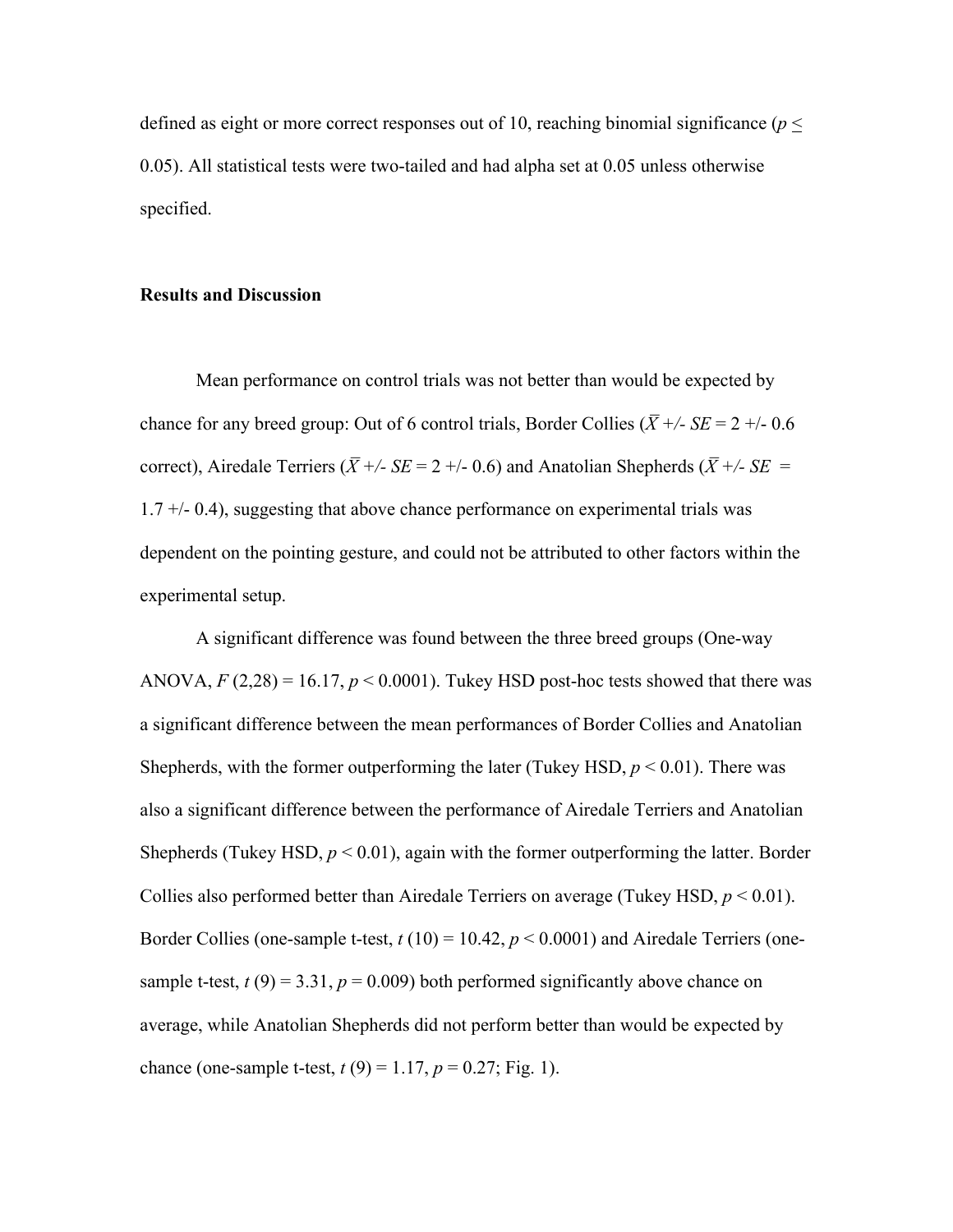

Figure 1. Breed differences in point following performance. Grey bars show mean percent correct choices (points followed) +/- SEM for each breed. Border Collies (a) and Airedale Terriers (b) performed significantly above chance as a group,  $p \le 0.01$ , Anatolian Shepherds (c) did not,  $p = 0.27$ . Significant differences were found between a & b ( $p < 0.01$ ), b & c ( $p < 0.01$ ) and a & c ( $p < 0.01$ ). White boxes show the number of individuals preforming above chance on the task for each breed.

A significant difference in the number of individuals from each breed preforming above chance ( $> 8/10$  correct) on the task was also found (Fisher's Exact,  $p = 0.007$ ; Fig. 2); Border Collies had the most individual successes, Anatolian Shepherds had the least.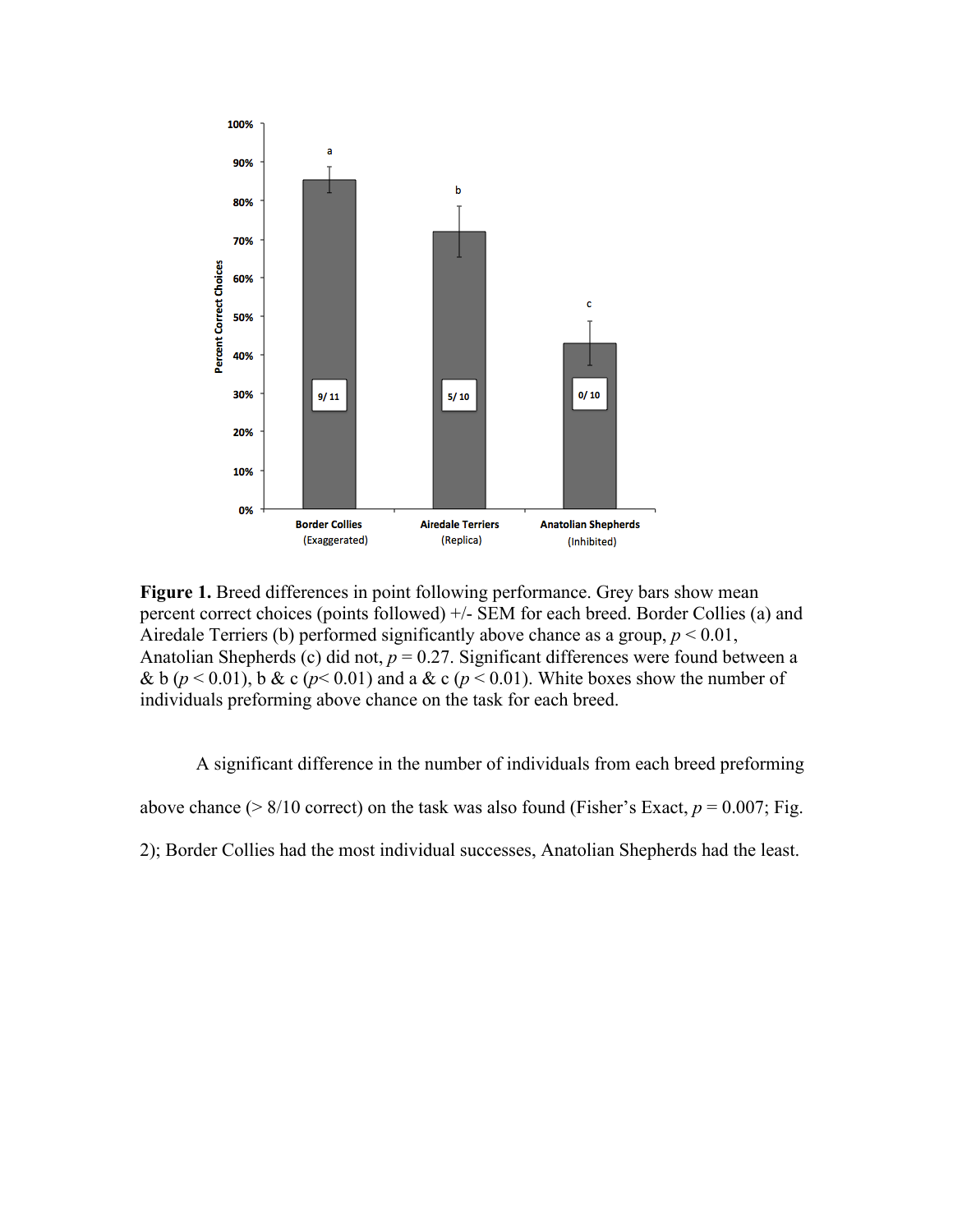

Figure 2. Individual performance on the momentary distal pointing task by breed (and predatory sequence type). Each square represents the final performance score of a single dog on this task ( /10 trials). These results can be compared to the individual performance of wolves represented as circles (at left) as reported in (Udell et al. 2008b). The thick line at center represents chance performance (5/10 trials correct), the thin grey line marks the threshold for above chance performance at the individual level  $($  >  $8/10$  trials correct).

Additional analyses were conducted to assess whether differences in approach inhibition could be detected between breeds. If the poor point following performance of Anatolians was related to inhibited predatory response (an inhibited response to moving stimuli), we would expect the form of incorrect responses to reflect this. In other words, we would expect such differences to indicate a significantly higher rate of "no-choice" responses (where neither can was selected), as opposed to active selection of the incorrect can alone. While some individuals from all breeds occasionally choose not to approach either can, Anatolians displayed the highest average levels of approach inhibition during experimental trials (Percent of experimental trials: Anatolians 47%, Airedales 18%, Border Collies 7%; One-way ANOVA,  $F(2, 28) = 15.62$ ,  $p < 0.0001$ ). Post-hoc tests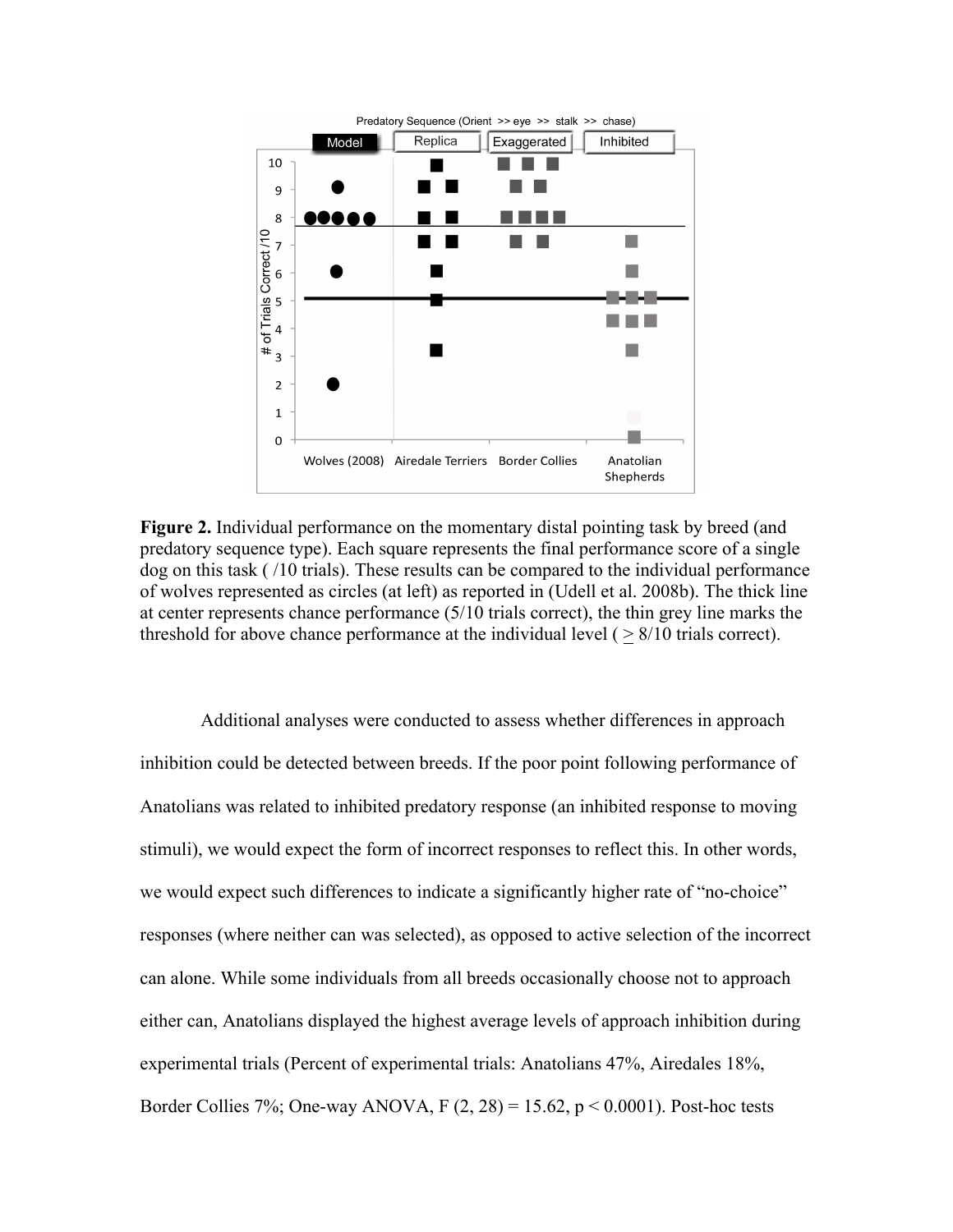confirmed significant differences between Anatolians and the other breeds (Tukey HSD, *p* < 0.01); a significant difference was not found between Airedales and Border Collies. However it is important to note that on 89% of these "no-choice" trials, Anatolians still approached the experimenter, actively participating by entering the testing area even on trials where they failed to follow the directional movement on the point to the target. These same Anatolians also displayed high levels of motivation to approach and consume visible food from the cans in tests of motivation. Interestingly, while most dogs (e.g. Udell et al. 2013; Airdales and Border Collies in the current study), show lower rates of approach to a can in the *absence* of stimulus movement, i.e. during control trials (Airedales: Experimental (18%), control (42%); Border collies: Experimental (7%), control (27%)), on average Anatolians displayed significantly higher levels of response inhibition after the *presentation* of a pointing stimulus/movement (47%) when compared to control trials where there was no pointing stimulus/movement (32%) (Paired *t*-test, *t*   $(9)=2.45, p=0.04$ .

These results support our hypothesis: breeds selected for the maintenance (Airedale Terriers) or exaggeration (Border Collies) of the **orient >> eye >> stalk >> chase** component of the predatory sequence outperformed individuals bred for the absence or inhibition of this sequence (Anatolian Shepherds) on the momentary distal pointing task. Airedale Terriers, which show a replication of the wolf's predatory sequence, were not only successful on average, but performed much like wolves, tested in a prior study with comparable methods (see Udell, Dorey & Wynne, 2008), on this task at the individual level (see Figure 2). Border Collies, which show an exaggeration of this sequence, performed significantly better than both the Airedale Terriers and Anatolian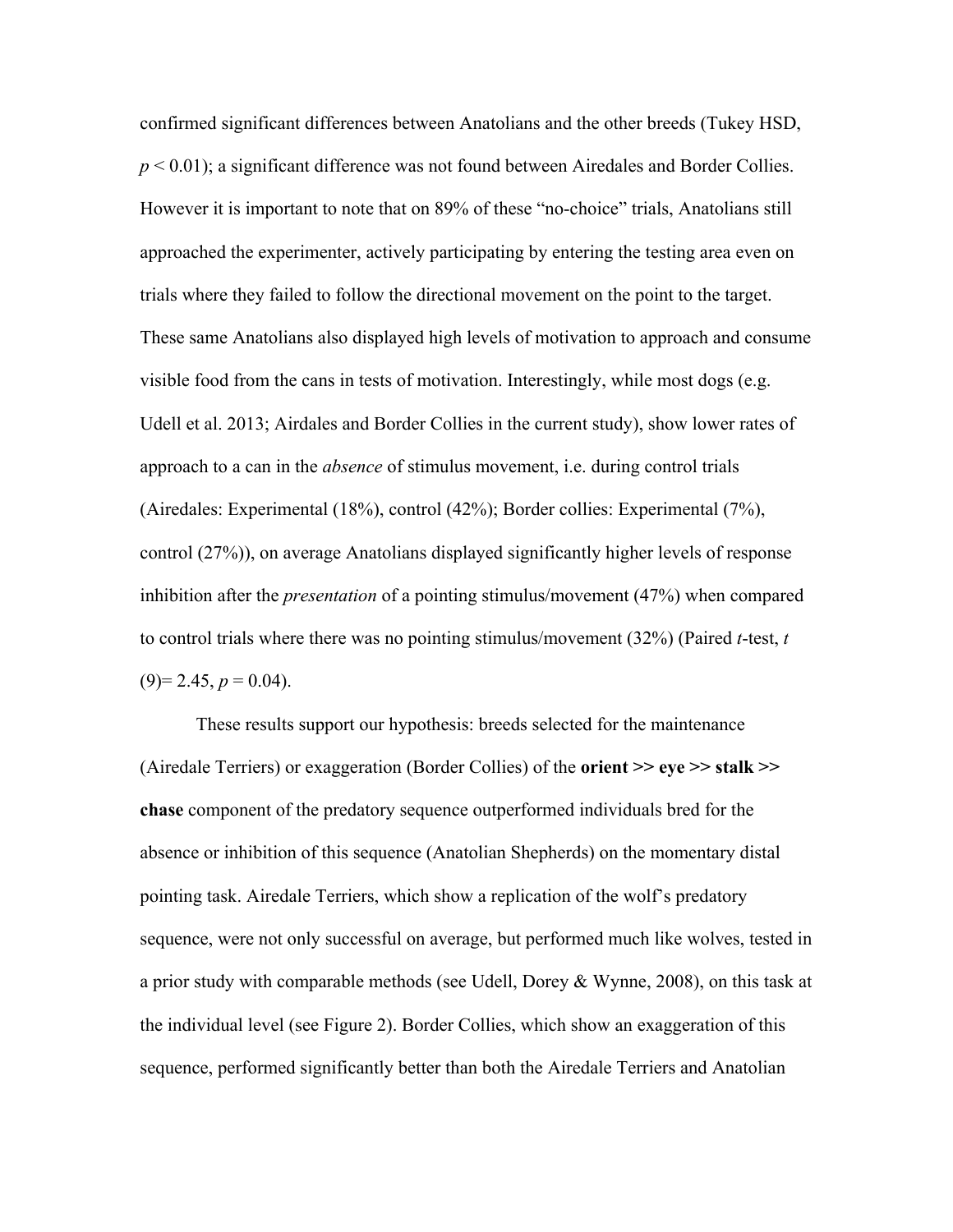Shepherds. Anatolians, bred for inhibition of this sequence, did not follow the experimenter's point at above chance levels. Furthermore, the behavior of Anatolians in experimental trials appeared to be consistent with an *inhibited* response in the presence of movement. This suggests that performances on pointing tasks may be influenced by more than social cognition alone; they may also be influenced by breed specific biological predispositions, including differences in the organization of motor patterns associated with food getting (predatory) responses or differences in motivation. Lifetime experience may also play a significant role in the behavior of these individuals, a point that will be discussed further in the general discussion. These findings do however raise the question of whether poor performance on the pointing task necessarily implies inferior or altered 'socio-cognitive capacity' in Anatolians (and possibly other livestock guarding breeds), or whether poor initial performance could be interpreted as the interaction between a byproduct of a known *behavioral inhibition* of the predatory response and individual experience?

## **Experiment 2**

In experiment 2 we asked whether Anatolian Shepherds, which performed at chance levels on the point following task in experiment 1, were capable of following human points reliably with additional experience. If poor performance could be described as a byproduct of behavioral inhibition, as opposed to a cognitive deficit or lack of motivation, we predicted that Anatolians would be able to overcome this initial inhibition with repeated exposure to the task-specific contingencies.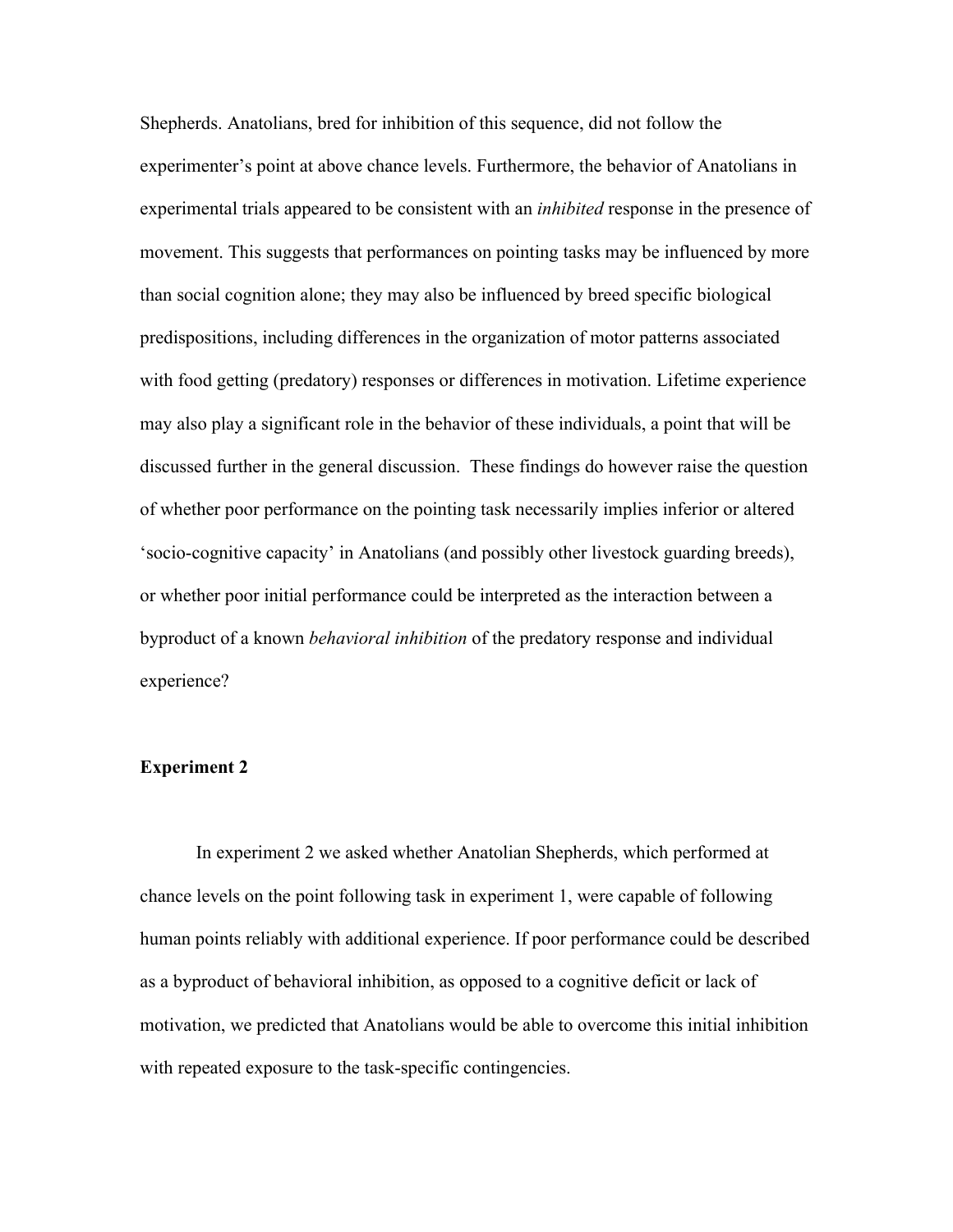## **Methods**

## *Subjects*

We were able to re-recruit six of the original Anatolian Shepherd participants for a follow-up study, five that had completed testing and one that had initially failed a test of motivation during experiment 1. This group consisted of four females and two males with a mean age of 2.8 years (Range: 8 months - 6 years). All individuals were purebreds from working lines, living as pets. Subjects were tested individually, in the same location and by the same experimenter as in experiment 1.

#### *Ethical note.*

All subjects were volunteered by their owners and remained in their care throughout the study. Owners were not asked to food deprive their dogs or engage in any other activity that might compromise their well-being. This study was conducted under ethical approval from the University of Florida (IACUC# E325).

## *Testing Layout & Test of Motivation*

Both the testing layout and motivation test were identical to experiment 1. Only one dog failed a test of motivation during experiment 2 (after 5 experimental trials), refusing to approach the cans even when food was placed on it in plain sight, and thus was excluded from analysis. This was also one of the dogs that failed a test of motivation in experiment 1.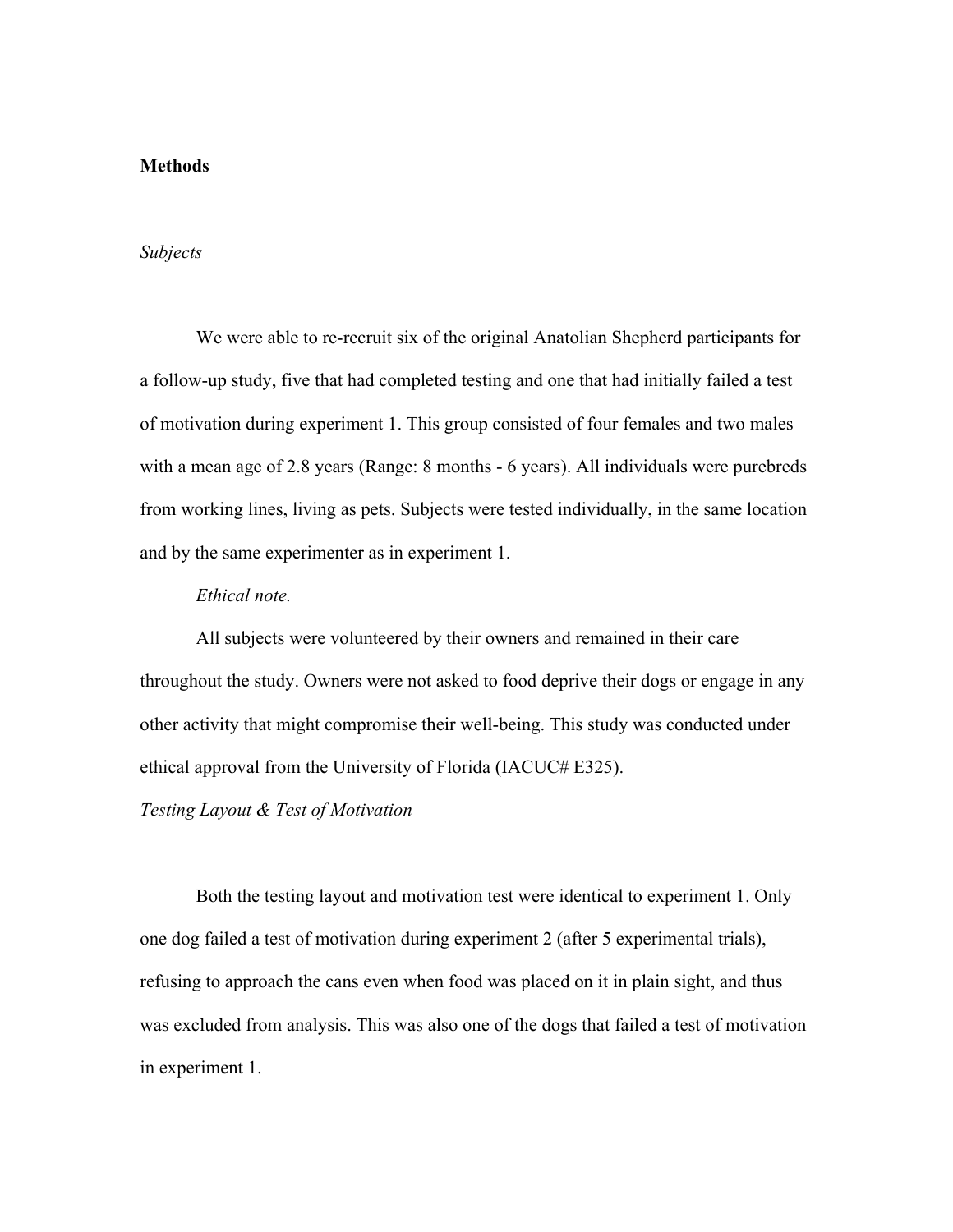## *Experimental Testing and Analysis*

Experimental testing was identical to experiment 1, only instead of the experimenter pointing at the correct container for a total of 10 trials, testing continued for up to 60 trials or until an individual dog reached criterion set at eight out of the last 10 trials correct. As in experiment 1, correct responses (approaching the correct can first within one minute) resulted in verbal praise and placement of a preferred food item on top the correct can for the dog to consume. Approach of the incorrect can, or neither can within one minute, resulted in the dog being called back to the start location without food or praise.

The goal was to determine whether individual Anatolian Shepherds could learn to follow an experimenter's point with additional training, using a standard success criterion (see also Udell et al. 2010); this would be the expected outcome if initial failures were due to a modifiable inhibition to follow or approach a moving stimulus, possibly coupled with lack of rewarded experience for engaging in such tasks. However, if individuals failed to follow the experimenter's point over the course of additional trials, this might indicate that breed selection had indeed resulted in a socio-cognitive deficit or the absence of stimulus tracking behavior, making point following inherently more challenging for this group. Therefore the number of successful individuals, and the number of trials required to reach success, were assessed in this experiment. A one-tailed Fisher's Exact test was used to determine if there was a significant improvement in the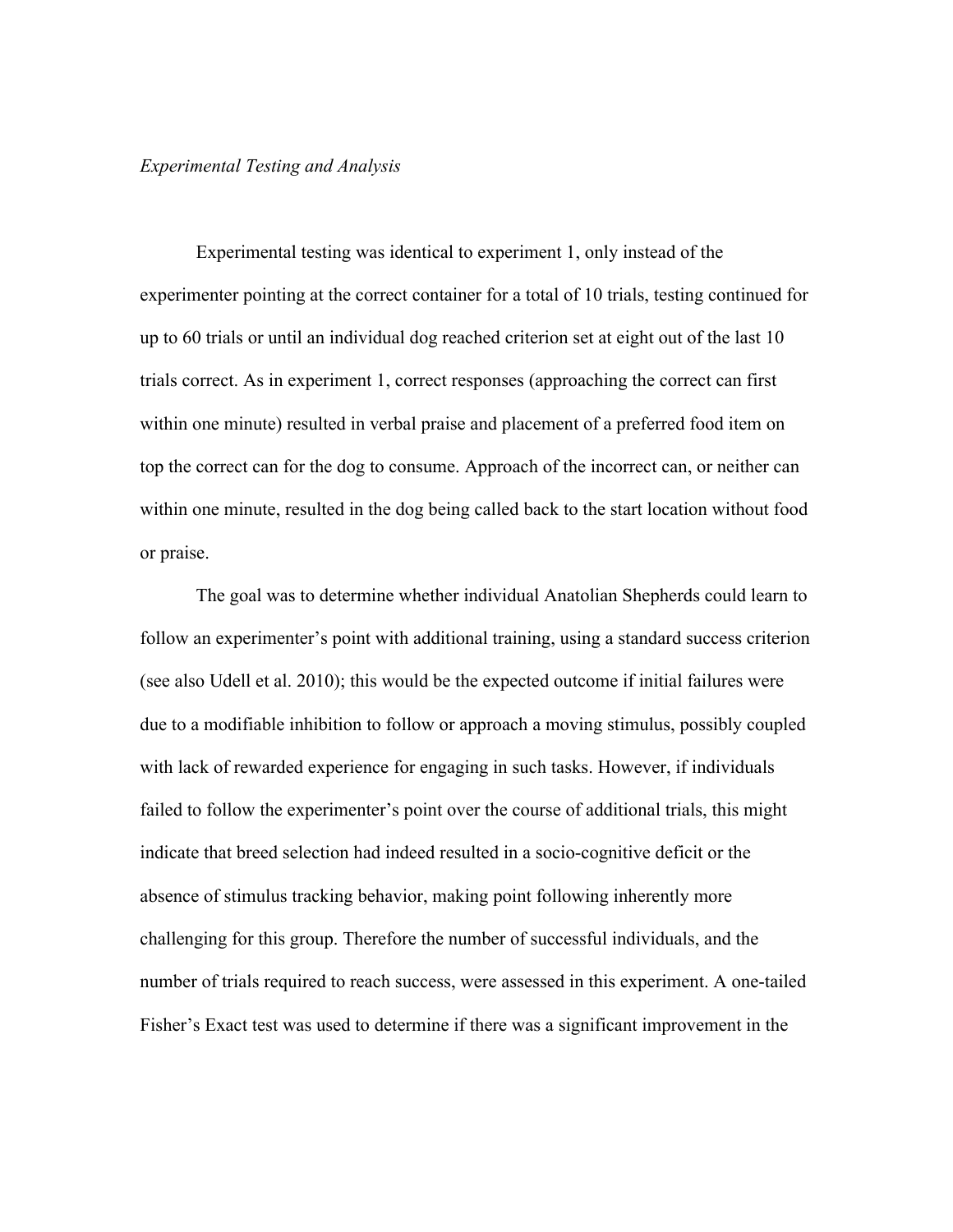number of successful Anatolian's in Experiment 2 (after additional experience) compared to Experiment 1.

## **Results and Discussion**

All five Anatolian Shepherds participating in experiment 2 reached the success criterion in less than the allotted 60 trials. This was a statistically significant improvement from the zero (of 10 Anatolian Shepherds) that performed above chance on this task in experiment 1 (Fisher's Exact test,  $p = 0.0001$ ). In fact all individuals met the success criterion in 30 trials or fewer (average additional trials before success criterion met,  $\overline{X}$  +/- $SE = 15.8 + (-4.2)$ , suggesting that the poor initial performance of Anatolian Shepherds was more likely due to their known *inhibition* for following a moving stimulus, or lack of experience, than a breed-specific socio-cognitive deficit or lack of motivation. By providing additional training trials, Anatolians were able to overcome this behavioral inhibition and reliably approach the correct can to obtain food.

These data emphasize that failure to engage in behavior may sometimes occur even when the cognitive capacity for success exists. In this case, a predisposed (breed selected) inhibition for chasing moving objects and/or lack of experience may have been sufficient to temporarily mask the ability of one breed of dog, the Anatolian Shepherd, to perform successfully on a human-guided task (point following); even though the potential for success on this socio-cognitive tasks was present. Similarly, it has previously been noted that recent lifetime experiences can also result in initial poor performance on human-guided tasks across breeds, even among individuals that demonstrated the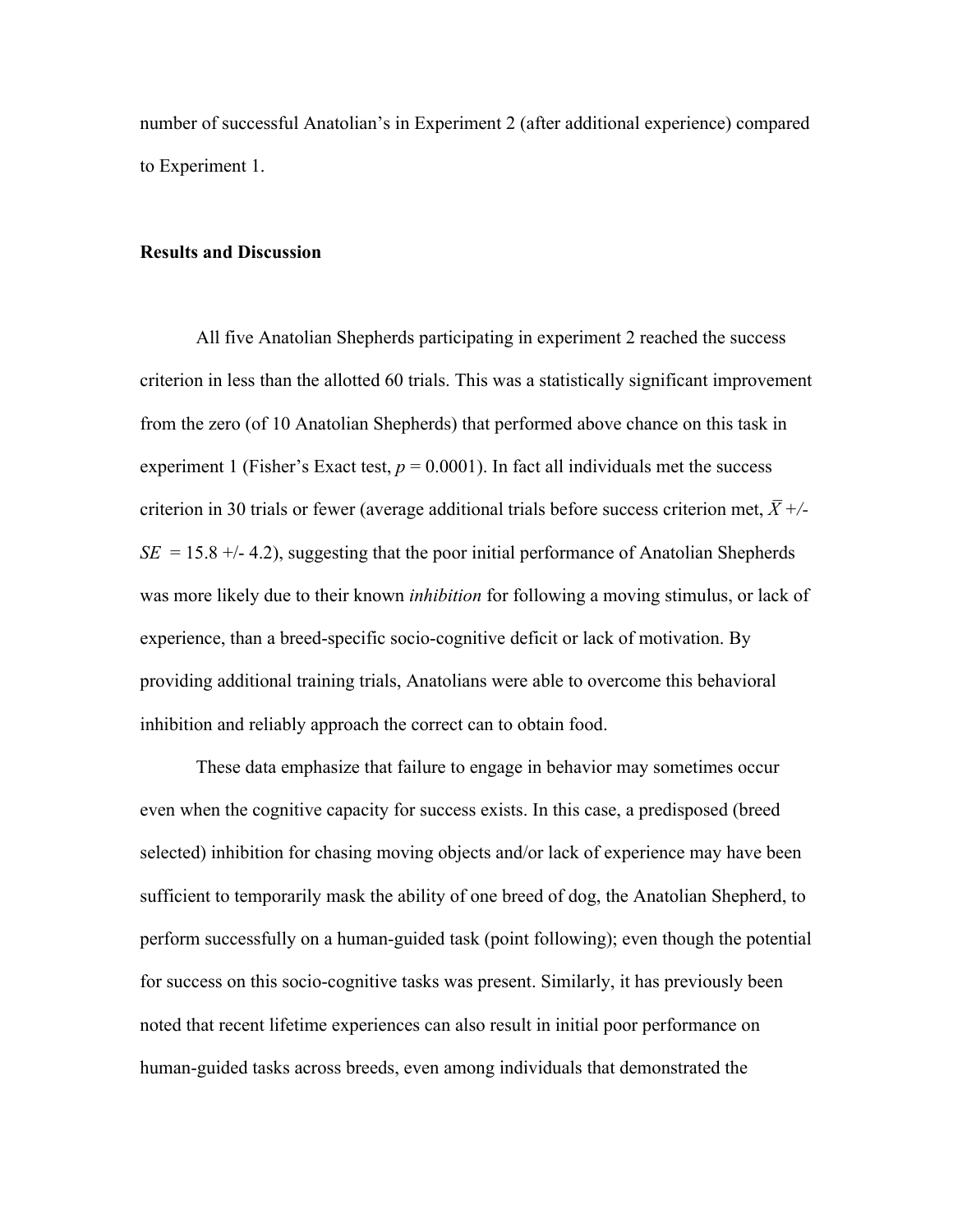cognitive capacity to succeed under different conditions or with additional experience. For example, Udell et al. (2010) found that dogs living in a shelter were initially unsuccessful at following a momentary distal point at above chance levels, however with additional trials (often in as few as 15 point repetitions) they could acquire this skill.

## **General Discussion**

The results of experiment 1 supported the prediction that point following tasks, which require dogs to track and follow human movement to a location where they can consume food, may be influenced by breed in some cases. In particular, this study demonstrated that breed-specific predatory motor patterns can serve as an important predictor of success on this task. Terriers which have the most wolf-like predatory sequence typically performed above chance on this task at a rate similar to wolves tested in prior studies (e.g. Udell et al., 2008). Border Collies, which have been bred for a hypertrophied, or exaggerated, eye-stalk-chase component of the predatory sequence, performed above chance on this task at a higher rate than Terriers. On the other hand, Anatolian Shepherds, which were bred for the inhibition of behaviors related to the predatory sequence, initially performed at chance levels on this task; fairing significantly worse than any other group. However, experiment 2 demonstrated that despite their poor initial performance, Anatolians overcame this behavioral inhibition quickly, with some individuals reaching above chance performance in as few as eight additional trials. Therefore Anatolian Shepherds appeared to be displaying a breed-characteristic resistance to the approach of movement (a inhibition intentionally selected for in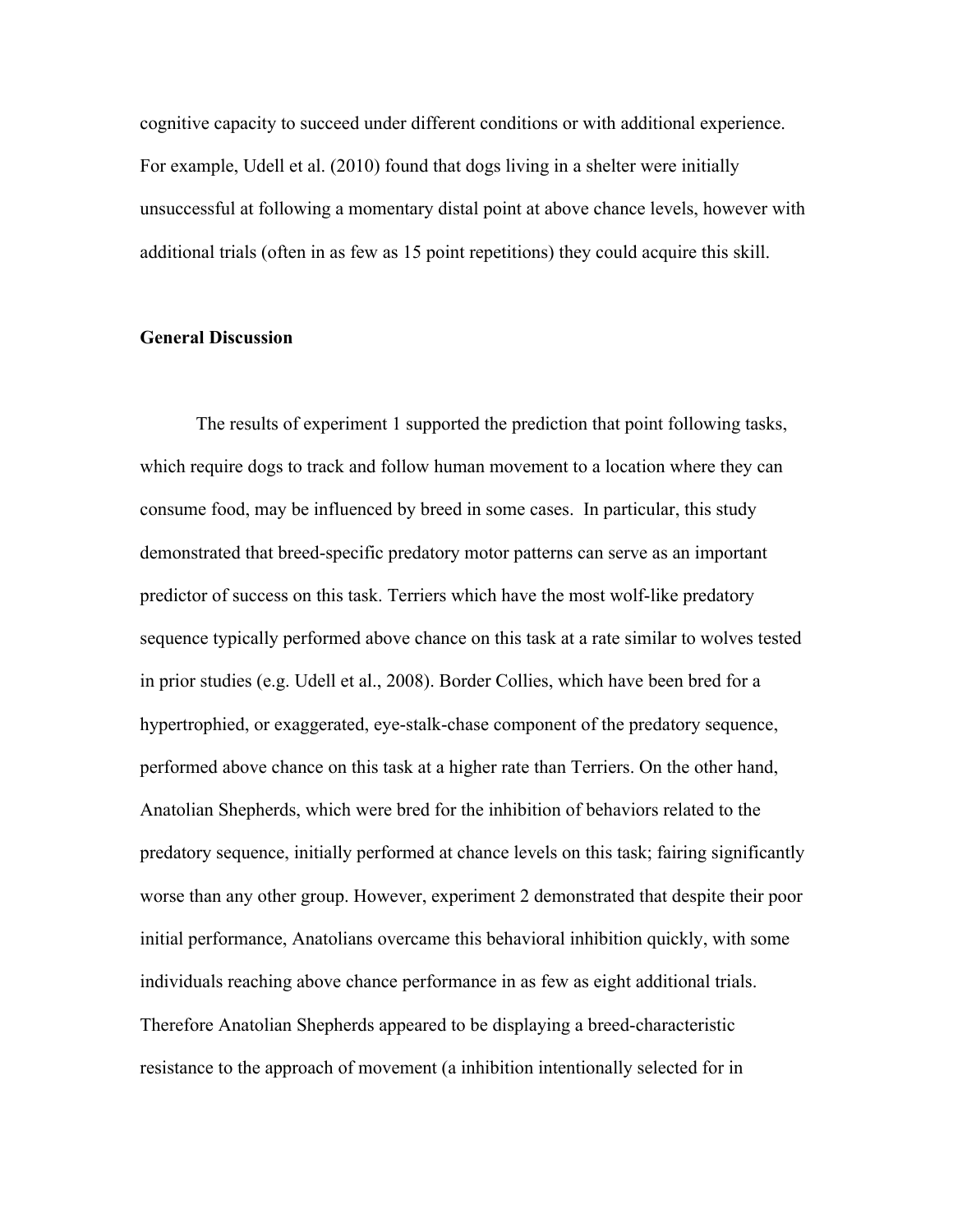livestock guarding breeds), rather than an inherent deficit in social cognition or lack of motivation, when they initially failed to follow human points to the target.

It is important to note that multiple factors may contribute to performance differences between breeds. Even if breed-specific genetic predispositions can account for some of the variability seen between dogs, lifetime experience, physical attributes, or other biological variables may serve to compound this effect (Udell et al. 2010a). For example, it has been suggested that some breeds, including Border Collies, might find access to (or the chase of) moving stimuli inherently reinforcing (Marschark & Baenninger 2002). This may provide additional motivation for following human points (food+ opportunity to chase) compared with breeds that do not find chase inherently reinforcing (food alone). Some breeds or individuals may also be more motivated by food, or certain kinds of food, than others. Physical size and snout shape may influence performance on pointing tasks (Helton & Helton 2010), either directly (i.e. larger breeds often have superior visual acuity) or indirectly (i.e. differential treatment by owners, indoor/outdoor lifestyle, owner/stranger perceptions). While in the current study we controlled for working versus pet history (all subjects were working breeds but lived as pets with no training or use in their working roles), future studies may find value in comparing working dogs and pets from the same breed to better understand the influence of differential lifetime experiences and training history independent of breed (for examples see: Marshall-Pescini et al. 2009; Mariti et al. 2012). In fact, in some cases traits attributed to breed (e.g., aggression towards humans) may be more accurately predicted by the behaviour of a dog's owner (including a personal history or aggression, arrest, etc.) than by any inherent quality of the dog itself (Sacks et al. 2000; Ott et al.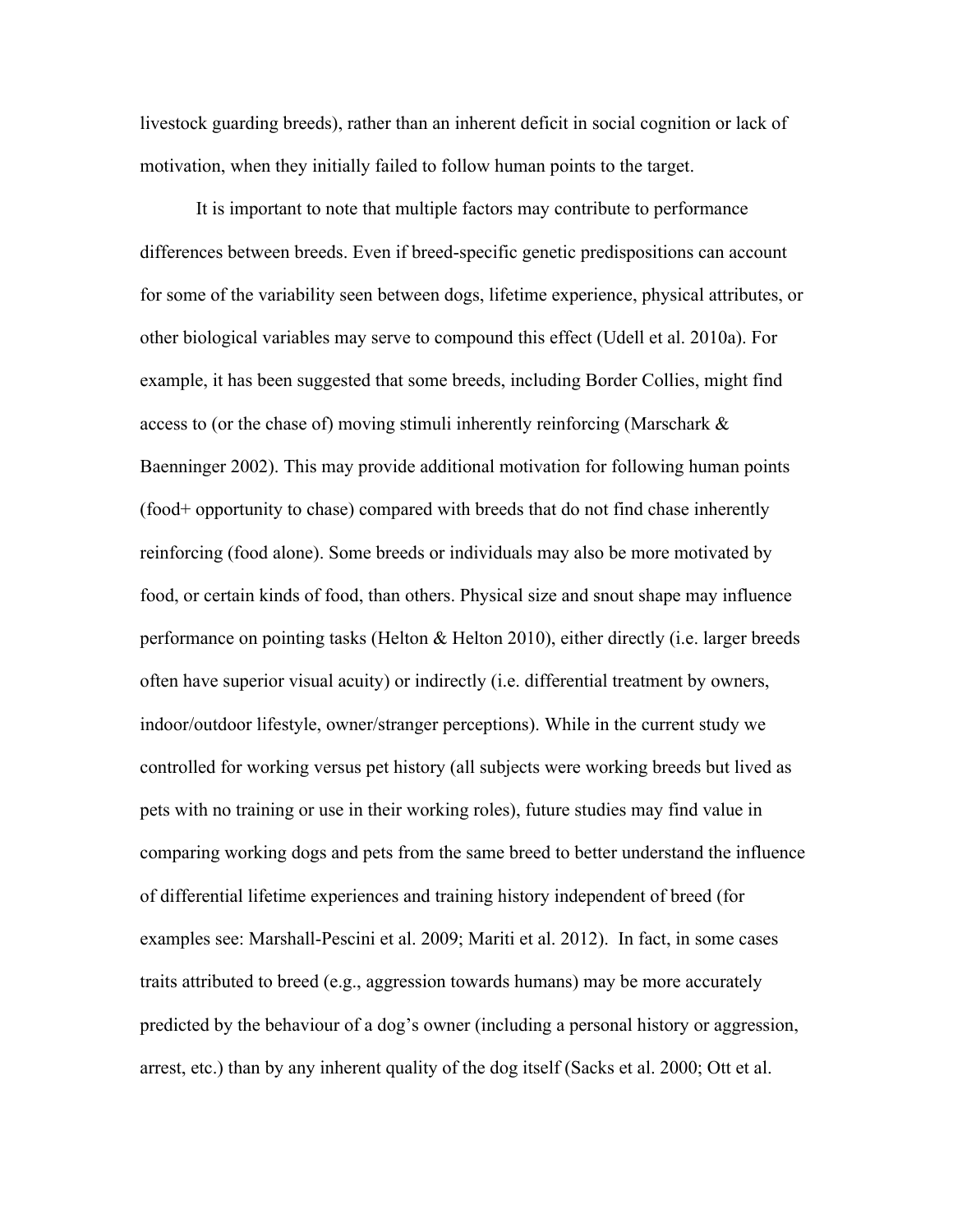2008; Ragatz et al. 2009). This could suggest that some behavioural traits attributed to pet breeds are heavily influenced by the lifestyle and behavior of the people who tend to seek them out (Gladwell 2006). Breed stereotypes can also alter both dog and owner experiences within the home and in the presence of bystanders (Twining et al. 2000), which may in turn contribute to the development of something like the expected behaviour in a dog of a particular breed, for better or for worse (a self-fulfilling prophecy effect). Even in experimental tests, environment (indoor versus outdoor), testing layout (with or without a barrier between subject and human), gesture type, and order can influence subject performance in many cases (Gasci et al. 2009a; Udell et al. 2008, 2010b, 2012, 2013). Therefore future studies should continue to tease apart the many possible lifetime and biological variables that contribute to canine performance on human guided tasks, as well as the interactions that exist between them.

To our knowledge, this study is the first to propose the hypothesis that breed differences in responsiveness to human gestures may be influenced by behavioral mechanisms that have been (and still are) selected for among working breeds- i.e. predatory motor response. Furthermore in experiment 2, we demonstrated that explicit experience can be used to overcome breed-specific predispositions in some cases. Therefore our current findings suggest that differences in point following performance between breeds may not be due to differences in socio-cognitive ability. Instead, taken together, these results suggest that the *interaction* between previously identified genetic predispositions (breed-specific motor patterns) and lifetime experience may serve as an important predictor of canine performance on human-guided pointing tasks.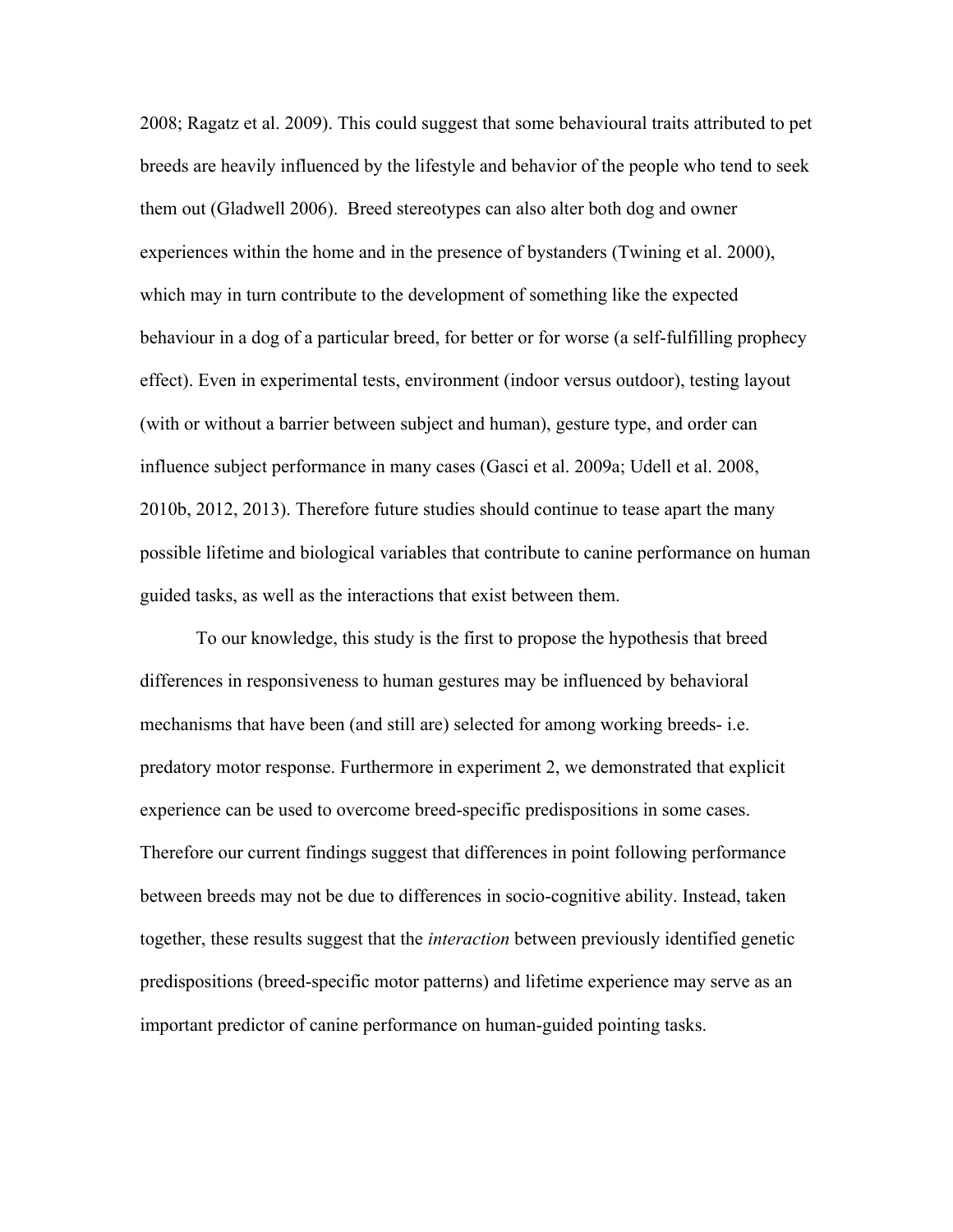While the current results provide strong predictors about the behavior of these three working breeds on human guided tasks, these findings may be limited in the sense that only a small percentage of breeds today (and then often only working lines within those breeds) experience intense breeding and genetic selection for specific behavioral traits or motor patterns. The great majority of the world's dogs are not purebreds. Most dogs are mixed-breed or feral type village dogs where such designations are not relevant (Coppinger & Coppinger, 2001). So where does this leave us?

Unfortunately this study will not make it possible to predict the pointing task performance of all dog breeds based on the current data or based on their known predatory sequence; this is because unlike the breeds tested here, many pet breeds 'do not have*'* a well established/consistent predatory motor sequence shared by all members of their breed. However the current study does suggest that an individual dog's uniquely developed predatory sequence (or lack-there-of) may still influence performance on cognitive tasks; especially those tasks related to tracking movement (orient, eye), goal directed navigation (stalk, chase), grabbing or pulling objects or ropes (grab-bite), tearing into or opening objects (kill-bite/shake, dissect), or any task involving food retrieval or consumption. In other words, relevant components of the predatory sequence may influence canine performance on a wide range of cognitive tasks based on known biological predispositions, although it may be easier to pinpoint and anticipate the effect for individuals from breeds where the predatory response has been shaped and maintained through selective breeding. This could explain a proportion of the individual variability that has been repeatedly identified in studies on canine cognition ((Udell et al. 2008a, 2008b, 2013; Gacsi et al. 2009a). Likewise, other behavioral motor patterns may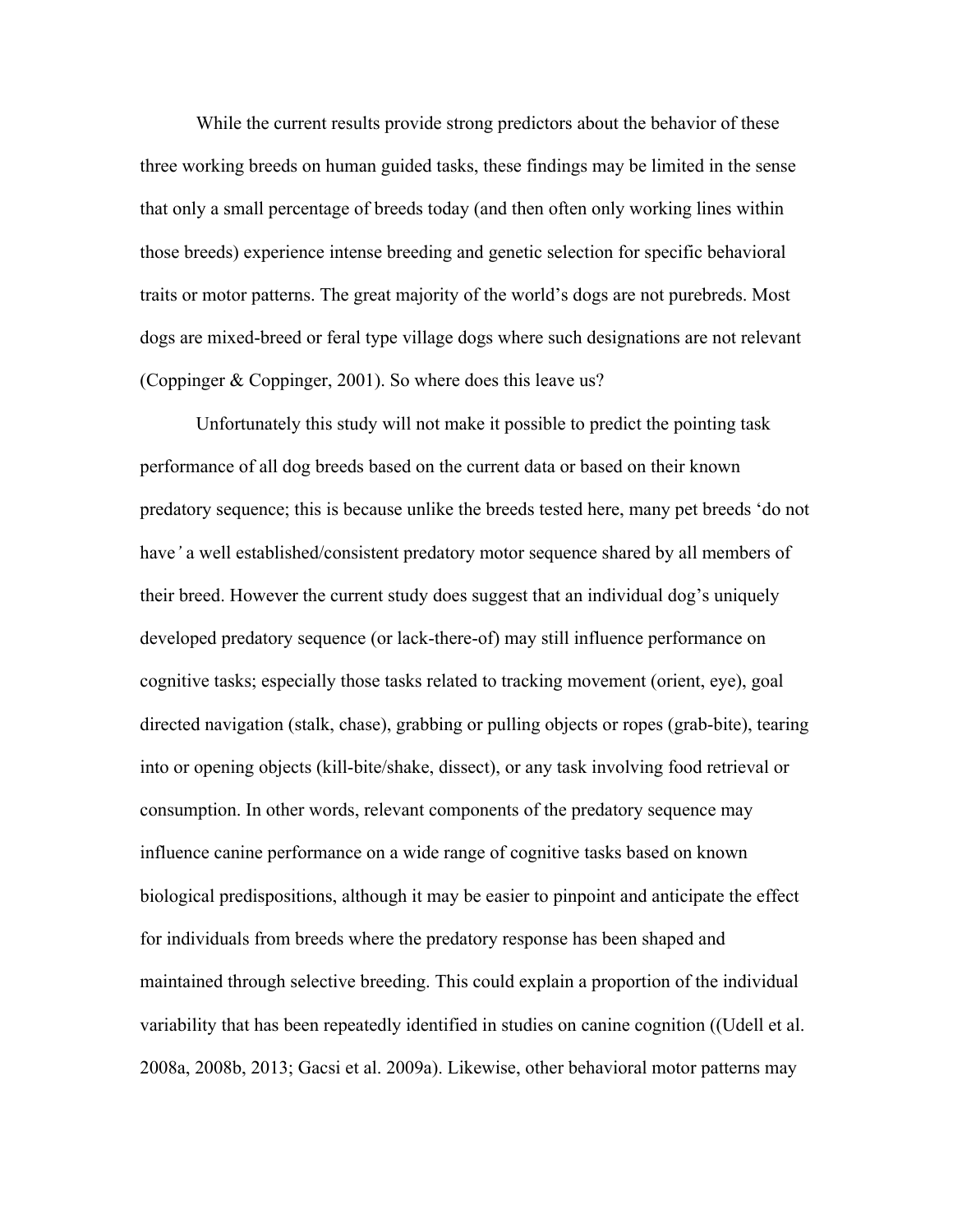also influence the individual performance of dogs. And of course, individual life experiences, including explicit training or employment in a particular working role (Marshall-Pescini et al. 2009), provide another important source of behavioral variation that should not be overlooked. As demonstrated in experiment 2, heritable predispositions and experience both contribute significantly to an individual's behavioral phenotype and performance, a finding that has also been robustly demonstrated in the literature (see Udell et al. 2010a for a review). In any case, these findings suggest that additional care should to be taken when designing and interpreting comparative studies to ensure reported differences are really due to the mechanism in question (i.e. social cognition), and not due to behavioral inhibitions, physical differences or conflicts triggered by other aspects of the experimental design.

Future study of how societal or owner perceptions of breed influence the real or imagined behavioral traits of individual dogs would be interesting and valuable. Differential treatment by owners based on a dog's size, form, breed designation, or behavioral predispositions could influence a dog's behavior on social or problem solving tasks in a multitude of ways. However those interested in heritable breed differences in canine cognition should consider investigating how empirically documented behavioral predispositions or motor patterns selected for within a specific breed (as opposed to hypothetical or subjective breed categories) can influence performance on behaviorally relevant cognitive tasks. The current study suggests that such hypotheses not only have strong predictive value, but can also shed light on the nature of biological mechanisms that may underlie performance on cognitive tasks relevant to the success of dogs in human environments (including the human home) and in various working roles (Udell  $\&$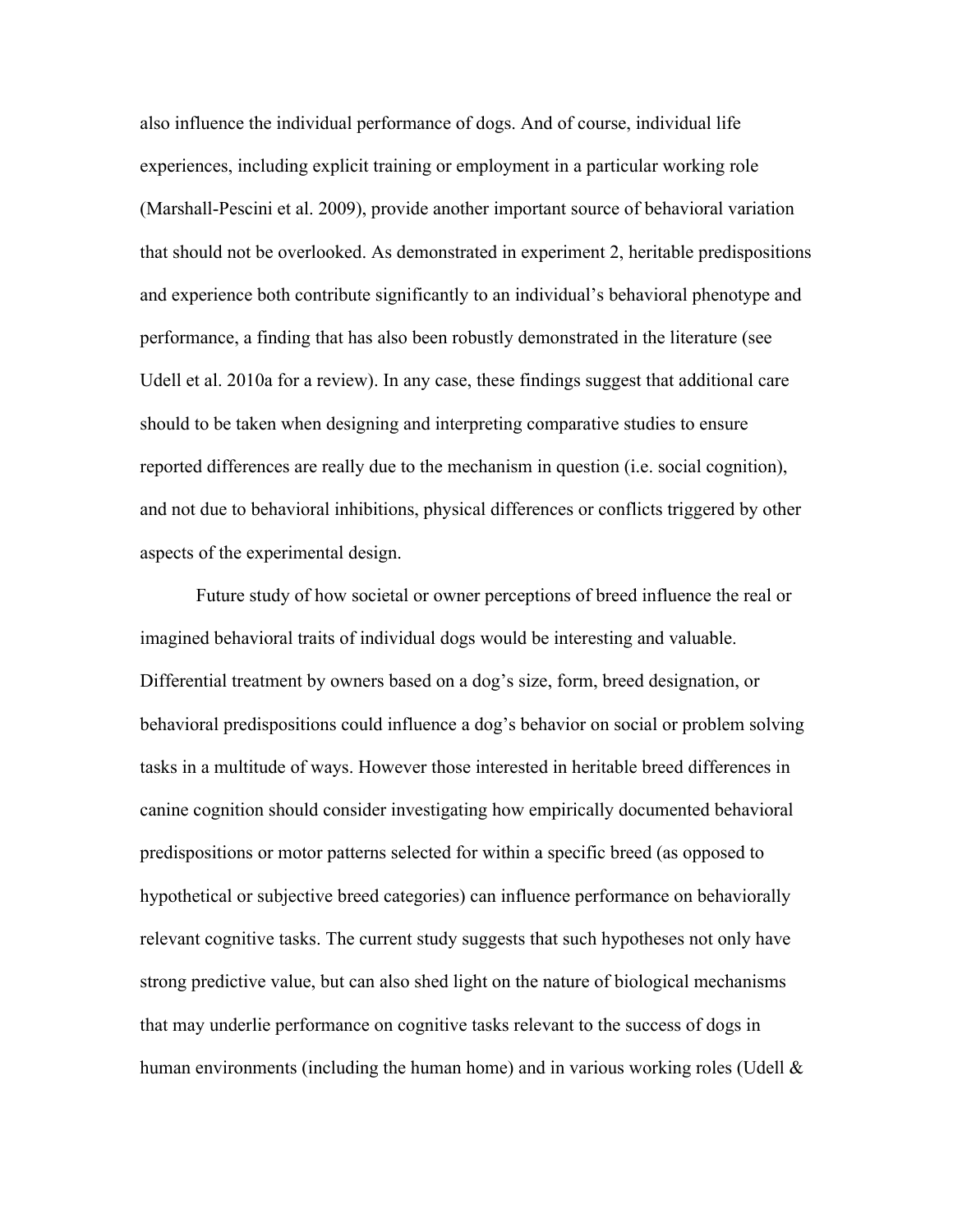Wynne 2008). This approach will also likely prove pragmatic for those interested in identifying underlying genetic contributors of physical and/or socio-cognitive performance in dogs (Spady & Ostrander 2008).

## **Acknowledgements**

We would like to thank the dogs and dog owners who volunteered their time to make this study possible. We would also like to thank the three reviewers who provided comments on an earlier version of this manuscript.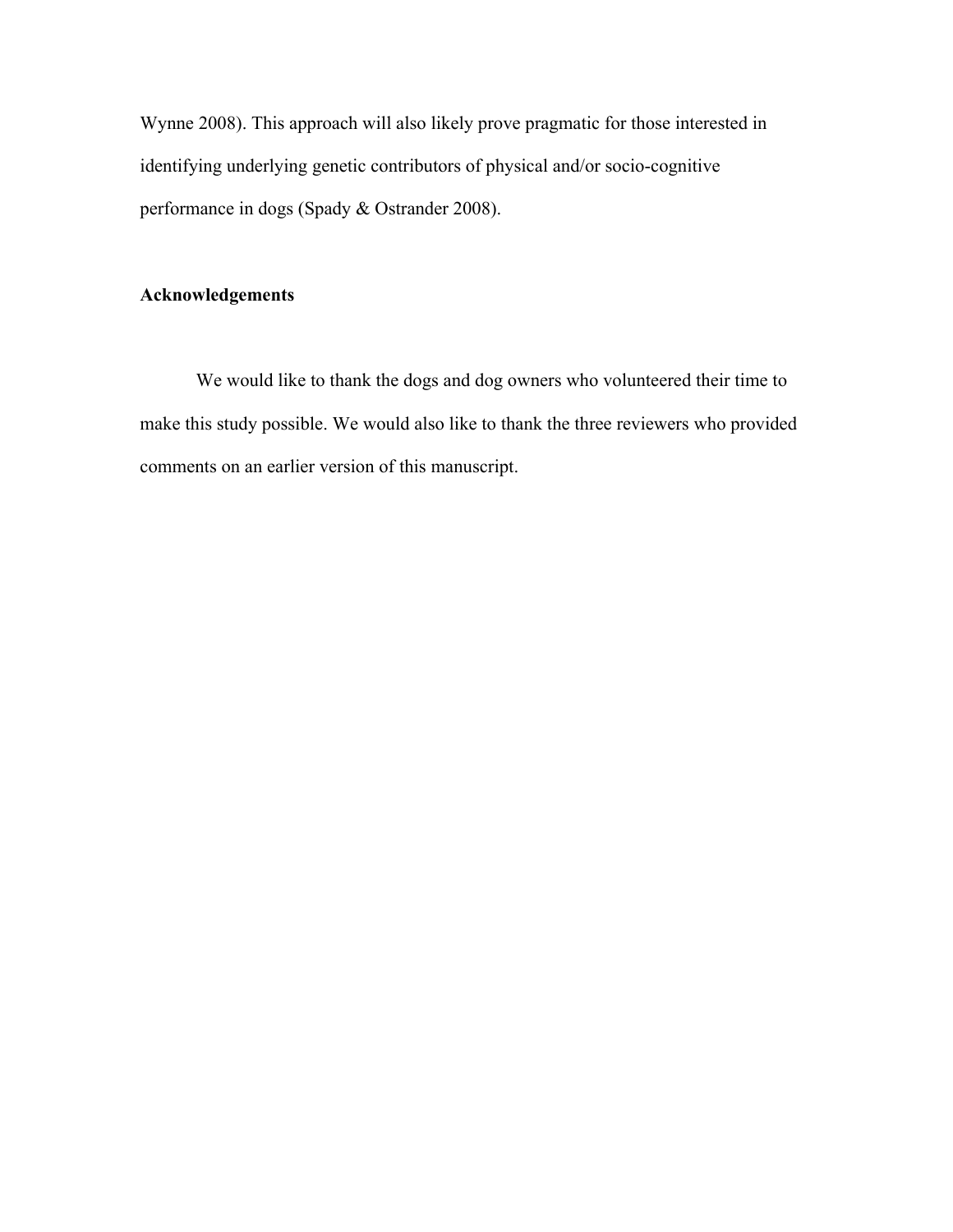## **References**

Buttelmann, D. & Tomasello, M. 2012. Can domestic dogs (Canis familiaris) use referential emotional expressions to locate hidden food? *Animal Cognition*, 16, 137–145.

Coppinger, R. & Coppinger, L. 2001. *Dogs: A startling new understanding of canine origin, behavior & evolution.* 1st edn. New York: Scribner.

Coppinger, R. & Schneider, R. 1995. The evolution of working dogs. In: *The domestic dog: Its evolution, behaviour and interactions with people*, Serpell JS (ed) edn. New York: Cambridge University Press.

Coren, S. 2006. *The intelligence of dogs: a guide to the thoughts, emotions, and inner lives or our canine companions.* New York: Free Press.

Dorey, N. R., Udell, M. A. R. & Wynne, C. D. L. 2009. Breed differences in dogs sensitivity to human points: A meta-analysis. *Behavioural Processes*, 81, 409–415.

Dorey, N. R., Udell, M. A. R. & Wynne, C. D. L. 2010. When do domestic dogs, Canis familiaris, start to understand human pointing? The role of ontogeny in the development of interspecies communication. *Animal Behaviour*, 79, 37–41.

Gacsi, M., Kara, E., Belenyi, B., Topal, J. & Miklosi, A. 2009a. The effect of development and individual differences in pointing comprehension of dogs. *Animal Cognition*, 12, 471–479.

Gacsi, M., McGreevy, P., Kara, E. & Adam, M. 2009b. Effects of selection for cooperation and attention in dogs. *Behavioral And Brain Functions*, 5.

Gladwell, M. 2006. Troublemakers. *The New Yorker*.

Helton, W. S. & Helton, N. D. 2010. Physical size matters in the domestic dog's (Canis lupus familiaris) ability to use human pointing cues. *Behavioural Processes*, 85, 77–79.

Jakovcevic, A., Elgier, A. M., Mustaca, A. E. & Bentosela, M. 2010. Breed differences in dogs' (Canis familiaris) gaze to the human face. *Behavioural Processes*, 84, 602–607.

Mariti, C., Ricci, E., Carlone, B., Moore, J. L., Sighieri, C. & Gazzano, A. 2012. Dog attachment to man: A comparison between pet and working dogs. *Journal of Veterinary Behavior: Clinical Applications and Research*, 8, 135–145.

Marschark, E. D. & Baenninger, R. 2002. Modification of instinctive herding dog behavior using reinforcement and punishment. *Anthrozoos: A Multidisciplinary Journal of The Interactions of People & Animals*, 15, 51–68.

Marshall-Pescini, S., Passalacqua, C., Barnard, S., Valsecchi, P. & Prato-Previde, E. 2009. Agility and search and rescue training differently affects pet dogs' behaviour in socio-cognitive tasks. *Behavioural Processes*, 81, 416–422.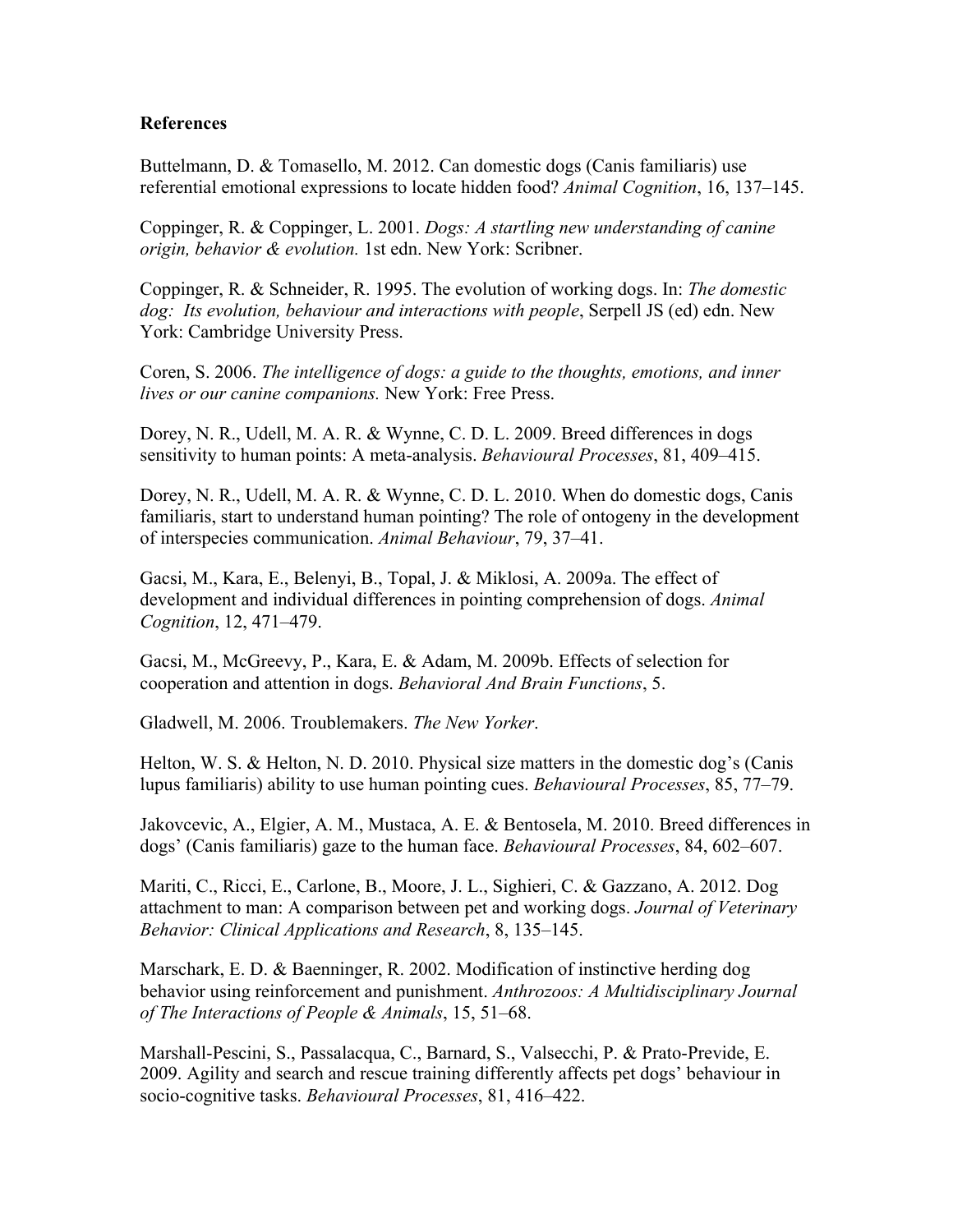Ott, S. A., Schalke, E., Gaertner, V., M, A. & Hackbarth, H. 2008. Is there a difference? Comparison of golden retrievers and dogs affected by breed-specific legislation regarding aggressive behavior. *Journal of Veterinary Behavior: Clinical Applications and Research*, 3, 134–140.

Plutchik, R. 1971. Individual and breed differences in approach and withdrawal in dogs. *Behaviour*, 40, 302–311.

Pongrácz, P., Miklósi, Á., Vida, V. & Csányi, V. 2005. The pet dogs ability for learning from a human demonstrator in a detour task is independent from the breed and age. *Applied Animal Behaviour Science*, 90, 309–323.

Ragatz, L., Fremouw, W., Thomas, T. & McCoy, K. 2009. Vicious dogs: the antisocial behaviors and psychological characteristics of owners. *Journal of Forensic Sciences*, 54, 699–703.

Sacks, J., Sinclair, L. & Gilchrist, J. 2000. Breeds of dogs involved in fatal human attacks in the United States between 1979 and 1998. *Journal of the American Veterinary Medical Association*, 217, 836–840.

Scott, J. P. & Fuller, J. L. 1965. *Genetics and the social behavior of the dog.* 1st edn. Chicago, IL.: University Of Chicago Press.

Spady, T. C. & Ostrander, E. A. 2008. Canine behavioral genetics: Pointing out the phenotypes and herding up the genes. *The American Journal of Human Genetics*, 82, 10– 18.

Twining, H., Arluke, A. & Patronek, G. 2000. Managing the stigma of outlaw breeds: A case study of pit bull owners. *Society and Animals*, 8, 25–52.

Udell, M. A. R., Giglio, R. F. & Wynne, C. D. L. 2008a. Domestic dogs (Canis familiaris) use human gestures but not nonhuman tokens to find hidden food. *Journal of Comparative Psychology*, 122, 84–93.

Udell, M. A. R., Dorey, N. R. & Wynne, C. D. L. 2008b. Wolves outperform dogs in following human social cues. *Animal Behaviour*, 76, 1767–1773.

Udell, M. A. R., Dorey, N. R. & Wynne, C. D. L. 2010a. What did domestication do to dogs? A new account of dogs' sensitivity to human actions. *Biological Reviews*, 85, 327– 345.

Udell, M. A. R., Dorey, N. R. & Wynne, C. D. L. 2010b. The performance of stray dogs (Canis familiaris) living in a shelter on human-guided object-choice tasks. *Animal Behaviour*, 79, 717–725.

Udell, M., Hall, N. J., Morrison, J., Dorey, N. R. & Wynne, C. D. L. 2013. Point topography and within-session learning are important predictors of pet dogs' (Canis lupus